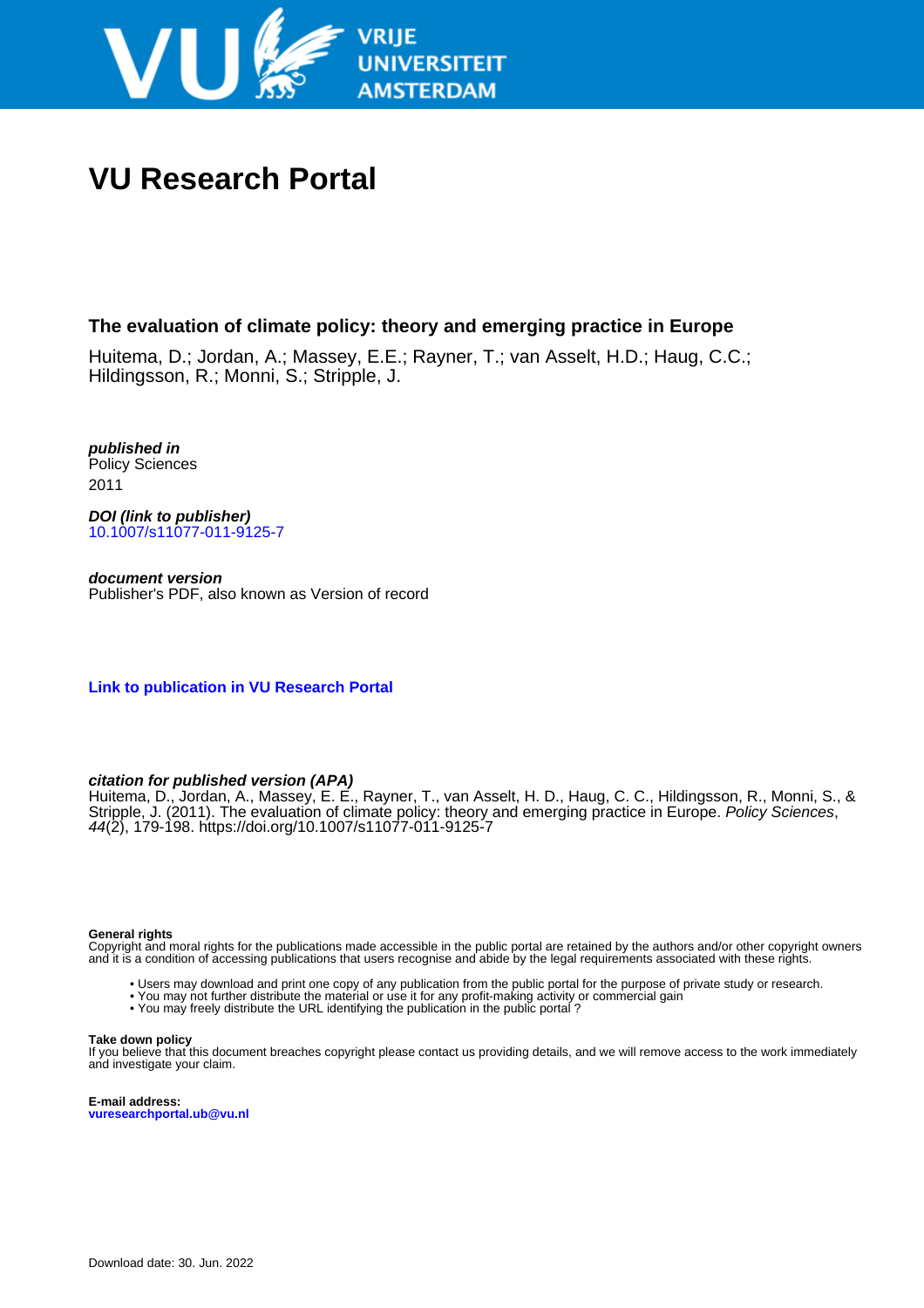# The evaluation of climate policy: theory and emerging practice in Europe

Dave Huitema • Andrew Jordan • Eric Massey • Tim Rayner • Harro van Asselt • Constanze Haug • Roger Hildingsson • Suvi Monni • Johannes Stripple

Published online: 12 February 2011 © The Author(s) 2011. This article is published with open access at Springerlink.com

Abstract Climate policy is a relatively young and dynamic area of public policy making. However, its development has attracted far more attention than the results it delivers in practice, which of course are the concern of policy evaluators. This article attempts to provide the first systematic cataloging of the emerging patterns of policy evaluation undertaken in different parts of the European Union. Theories of policy evaluation suggest that these evaluation practices should acknowledge the inherent complexity of climate policy making, be reflexive by questioning official policy goals, and be participatory. A meta-analysis of 259 climate policy evaluations suggests that current practice engages with some but not all of these issues. This article concludes by analyzing the implications of this finding for those in the academic and practitioner community who are keen to understand the extent to which climate policy evaluation is delivering on its promises.

Keywords Policy evaluation · Evaluation theory · Climate policy · European Union · Meta-analysis

# Introduction

Climate change has been labeled a 'wicked problem par excellence' (Jordan et al. [2010](#page-19-0)), on account of its scientific complexity and the difficulty of securing agreement on policy

D. Huitema (⊠) · E. Massey · H. van Asselt · C. Haug

Institute for Environmental Studies, VU University, De Boelelaan 1087, 1081 HV Amsterdam, The Netherlands e-mail: dave.huitema@ivm.vu.nl

A. Jordan - T. Rayner Tyndall Centre for Climate Change Research, University of East Anglia, Norwich NR4 7TJ, UK

R. Hildingsson - J. Stripple Department of Political Science, Lund University, Box 52, 22100 Lund, Sweden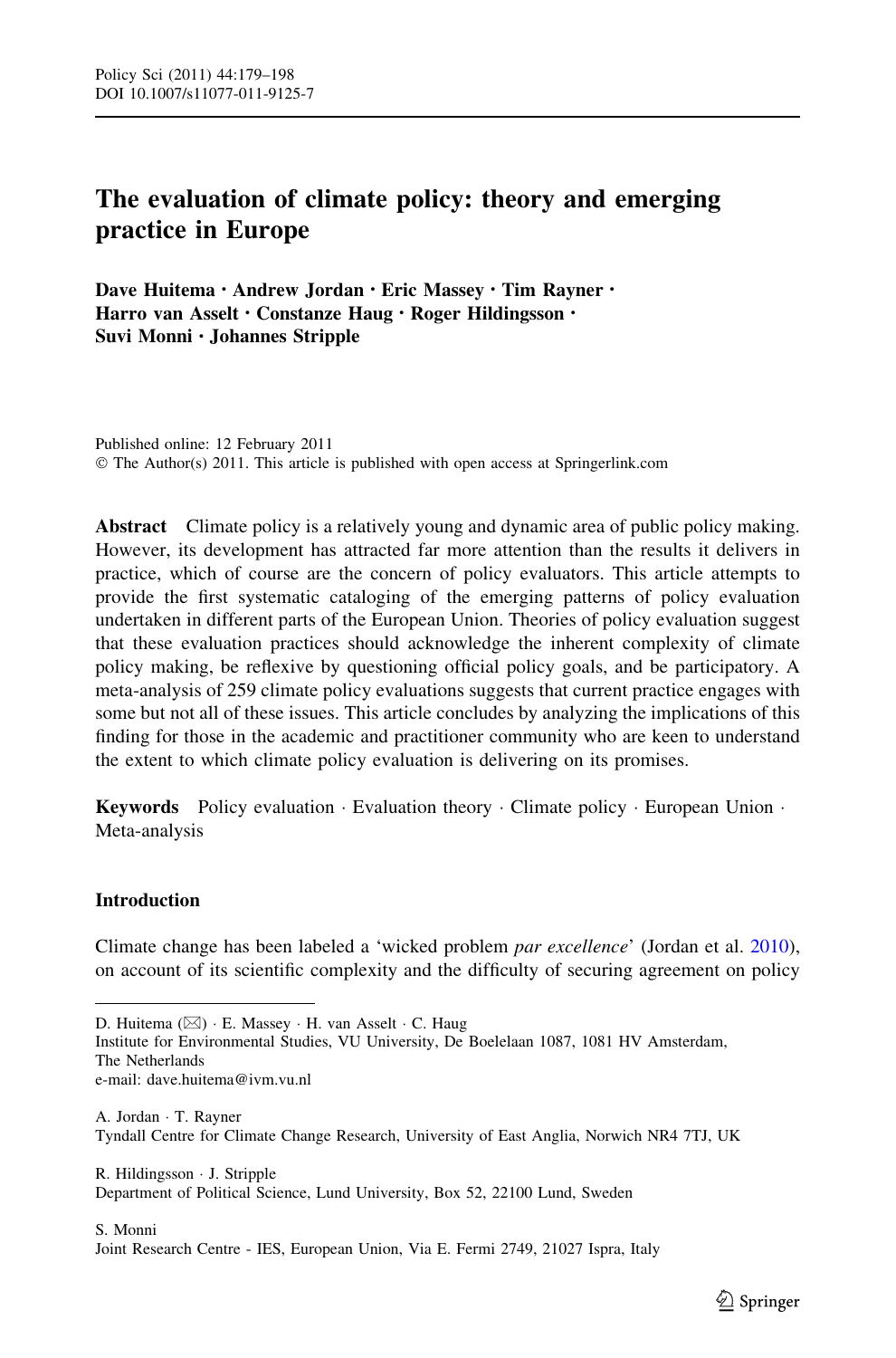responses. The long timescales over which climate change manifests itself imply that the outcomes of actions taken now to mitigate its worst effects will not be observed for a considerable time. These and many other well-known difficulties have not, however, completely dissuaded national governments and international bodies from acting. Indeed, many have developed numerous climate policies, which consist of those policies aimed at reducing the impacts of anthropogenic climate change ('mitigation') and those seeking to reduce vulnerabilities or losses and capitalize on opportunities ('adaptation'). In Europe, the pace of national policy development quickened spectacularly after c. 1996 (a sixfold increase in policy activity; see Haug et al. [2008;](#page-18-0) Huitema et al. [2008](#page-19-0)). Meanwhile at European Union (EU) level, ambitious new targets have been set and many new policy instruments put in place (Jordan et al. [2010,](#page-19-0) [forthcoming\)](#page-19-0). These policy making activities, which link international, regional and national levels of governance, have attracted a fair amount of academic analysis (see for instance Gupta and Grubb [2000](#page-18-0); Harris [2007;](#page-18-0) Schreurs and Tiberghien [2007](#page-20-0)) as have those in jurisdictions such as the USA and Australia, in which the pace of new policy development has been slower (Bailey and Marsh [2009;](#page-18-0) Paterson [2009](#page-19-0)).

Policy making is, of course, an important dimension of climate policy. But what of climate policy evaluation? Data collected for six EU states and for the EU as a whole reveal an eightfold increase in the number of evaluation reports produced in the period 2000–2005 (see Huitema et al. [2008](#page-19-0)). Other studies indicate that both academics and practitioners of climate policy are becoming more interested in evaluating the performance of existing policies (Haug et al. [2010](#page-18-0)). However, the decisions that originally informed these evaluation practices (i.e., the manner in which they were framed and performed) are still not very well described or understood.

The purpose of this article is to offer some novel insights into the emerging practices of climate policy evaluation in the EU. The evaluation of environmental policy has developed more slowly than in other policy realms such as welfare and education (Knaap and Kim [1998;](#page-19-0) Mickwitz and Birnbaum [2009\)](#page-19-0). Key concepts are still not fully agreed upon, and many important methodological challenges remain (Mickwitz [2003](#page-19-0)). The aims of this article are therefore correspondingly modest: to investigate the number of evaluations done, the identity of the evaluators, the criteria they have used, the extent to which official policy goals are questioned in their evaluations, and the extent to which they incorporate or facilitate societal dialogue about the means and ends of climate policy.

In order to shed more light on these matters, this paper draws on the findings of the first systematic meta-analysis of climate policy evaluations undertaken anywhere in the world (see Haug et al. [2008;](#page-18-0) Huitema et al. [2008](#page-19-0)). A meta-analysis is a widely accepted method initially developed in the medical sciences, which aims to identify dominant patterns in the results of multiple assessments—or, for us, evaluations—conducted in a particular policy field (e.g., Glass et al. [1981;](#page-18-0) Stufflebeam [2001](#page-20-0); Vedung [2005\)](#page-20-0). The evaluations in the meta-analysis were compiled from database and internet searches, supplemented by 'snowballing' (i.e., asking different producers and users of evaluations—policy makers, evaluators, and so on—for suggestions). All of them are effectively in the public domain. They date from the period January 1998 to March  $2007<sup>1</sup>$  and address the climate policies produced by six EU Member States—the United Kingdom, Germany, Italy, Finland, Portugal, and Poland. These broadly reflect the social, political and economic diversity

<sup>&</sup>lt;sup>1</sup> These dates were chosen because evaluation reports prior to 1998 were very few in number. As the database was closed in April 2007, the most recent evaluations included in the analysis date from March 2007.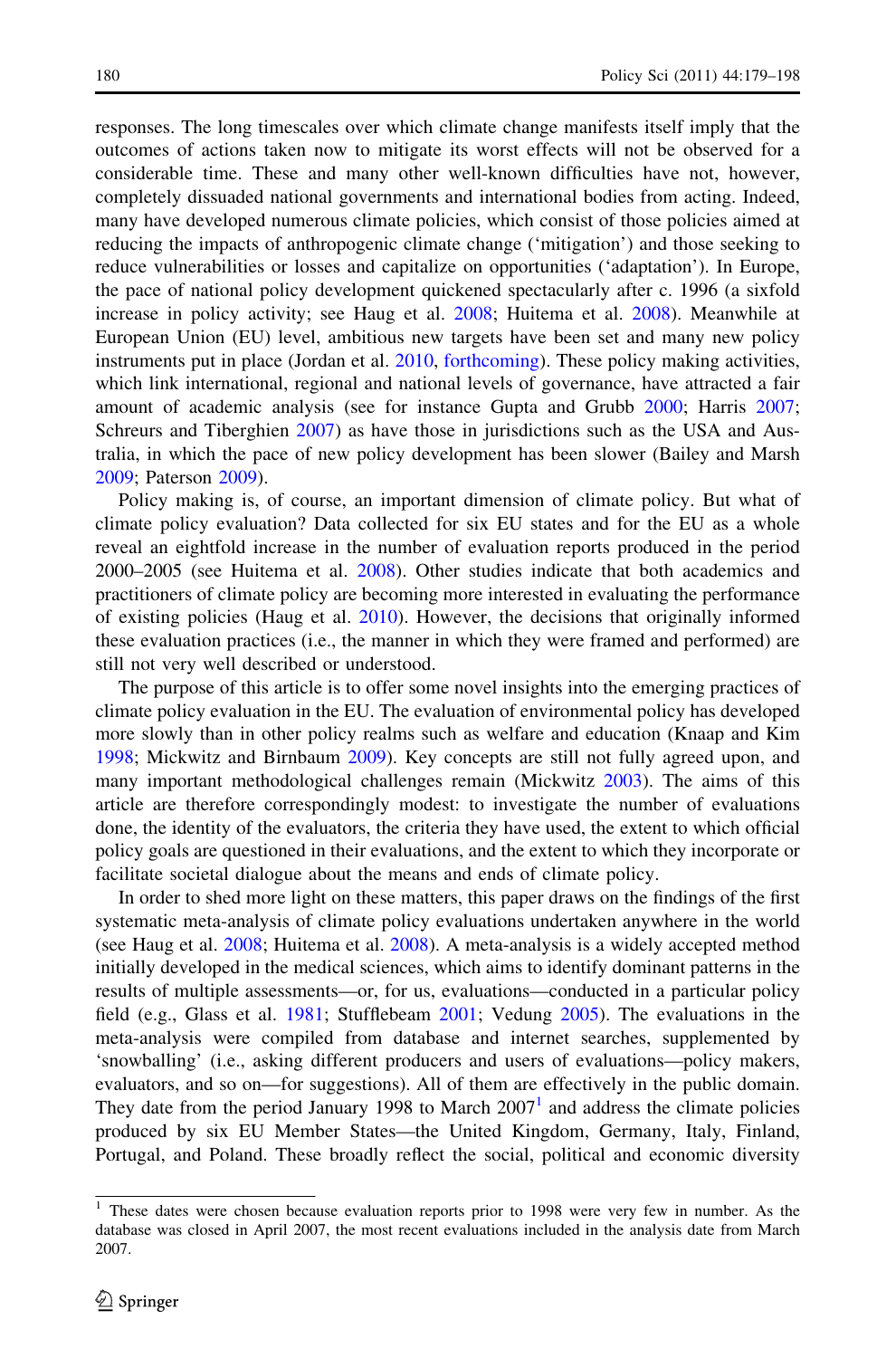which is apparent in Europe, which in turn are commonly associated with different patterns of policy making and, one might assume, evaluation practices (see Furubo et al.  $2002$ ).<sup>2</sup> Finally, given the obvious importance of EU-level action, evaluations are included that examine the operation of policies covering the EU as a whole rather than just these six states.

Each evaluation was categorized along a series of 10 main criteria and 50 sub-criteria. The main criteria ranged from the affiliation of the author(s) and main sector(s) addressed, to whether the evaluation was technical-analytical (i.e., accepting official policy goals as given) or what will be termed reflexive (i.e., be prepared to question and continuously update official policy goals). From this long list, those studies that offered a systematic assessment of policies already in place (ex post evaluations) were identified and retained; those that were either not sufficiently systematic or that were wholly ex ante were excluded from the database.<sup>3</sup> Policies were classified as relating to 'climate change' if they were reported as such in respective National Communications to the Secretariat of the United Nations Framework Convention on Climate Change (UNFCCC).<sup>4</sup> This process resulted in a database of 259 evaluations. Before proceeding, it is important to be clear that they include both non-scientific evaluations (e.g., commissioned by NGOs and governments, etc.) and scientific evaluations (including books and peer-reviewed journal articles). In other words, the scope of the evaluation activity covered in the database is a relatively broad one, extending well beyond those commissioned by governments to evaluate the performance of their own policies or those of the EU.

Having established the broad aims and objectives of this article, the rest of the argument unfolds as follows. The next section introduces the broad topic of policy evaluation, notes the well-known distinction between rationalist and constructivist theoretical approaches, and argues that a middle ground between the two has begun to emerge. In the case of climate policy, in this middle ground, a number of critical issues are still being debated. Although that debate is far from settled, they imply that an evaluation should (1) be capable of acknowledging and handling the inherent complexity of climate policy making; (2) be reflexive in challenging both the means and the goals of a policy; and (3) be participatory in nature. The third section reports the findings of a meta-analysis of the 259 evaluations against these broad characteristics. Christie ([2003\)](#page-18-0) suggests there is an enormous gap between evaluation theory and evaluation practices in the USA. One of the purposes of this paper is to test whether this also holds for climate policy in Europe. The

<sup>&</sup>lt;sup>2</sup> The two large northern Member States, the United Kingdom and Germany, are normally described as drivers of the European policy agenda (Jordan and Liefferink [2004](#page-19-0)), have robust economies, and display a relatively high degree of public involvement in policy making. The two southern European states, Portugal and Italy, while differing in size and economic conditions, have similar geographic characteristics, and both can be characterized as followers in the sphere of environmental policy. Finland, a small, rich and socially progressive country, represents the Scandinavian perspective, while Poland represents the block of post 2004 member states.

 $3$  An evaluation was not considered to be systematic enough when it did not specify either which methods were used or what sources were drawn on. Using these criteria implied, a number of reports were excluded from the database, principally position papers from environmental NGOs.

<sup>&</sup>lt;sup>4</sup> All Parties to the UNFCCC are required to periodically submit National Communications to the UNFCCC Secretariat which contain information on emissions and removals of greenhouse gases and on the activities it has undertaken to implement the Convention. It is important to note therefore that the following analysis is based on information which has been self-reported by national governments (for more information, see Huitema et al. [2008](#page-19-0) and [http://unfccc.int/national\\_reports/items/1408.php\)](http://unfccc.int/national_reports/items/1408.php).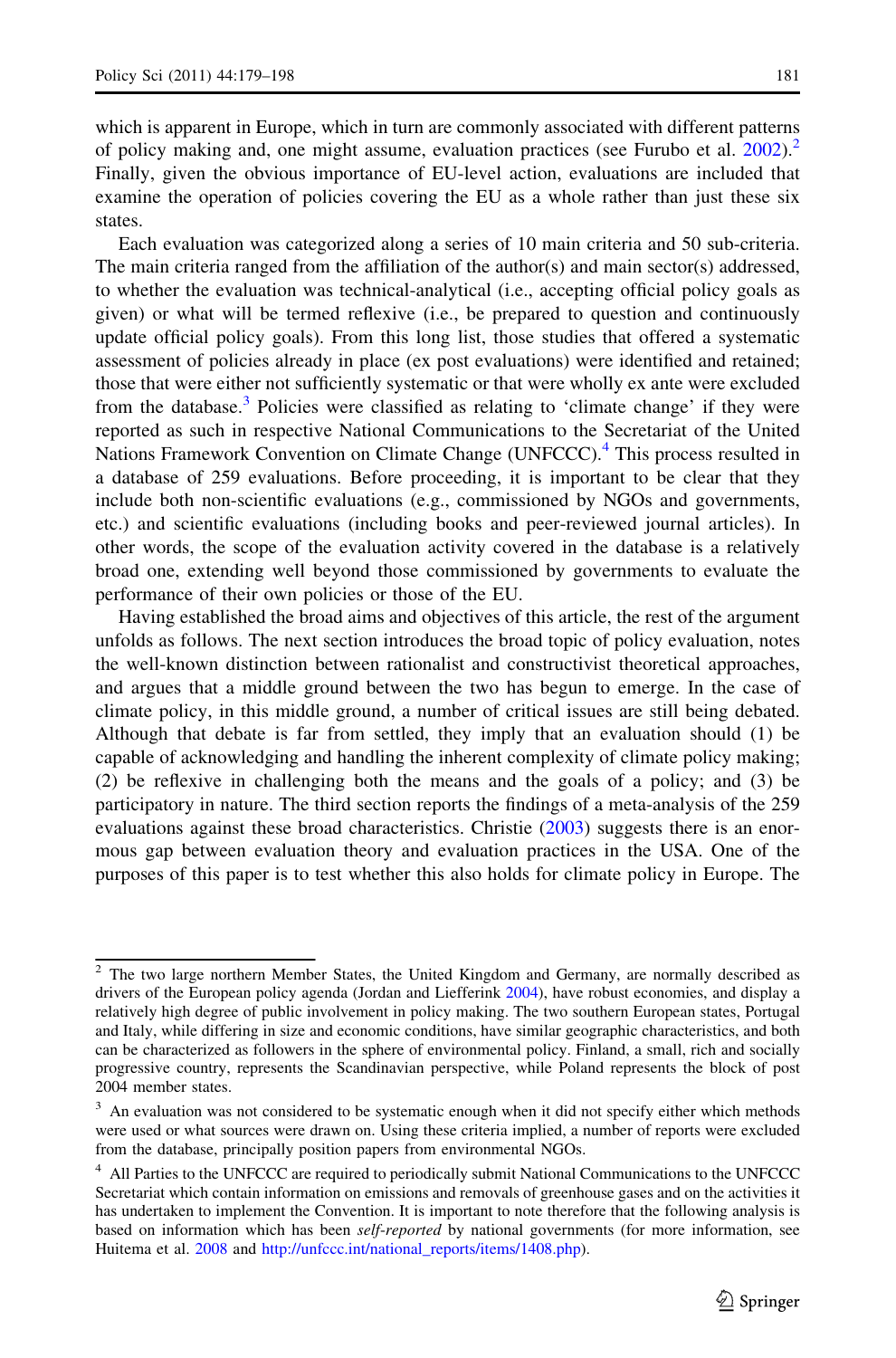<span id="page-4-0"></span>final section concludes the analysis and points to some future research directions in this under-explored but politically very salient aspect of climate policy.

#### The main theories of policy evaluation

#### Evaluation: core meanings

In the mainstream literature, evaluation literally means 'determination of value' (Van de Graaf and Hoppe [1996;](#page-20-0) Vedung [2005\)](#page-20-0), but there are many competing sub-definitions. One well-known definition states that policy evaluation is a 'careful, retrospective assessment of merit, worth, and value of the administration, output and outcome of government interventions, which is intended to play a role in future practical action situations' (Vedung [2005:](#page-20-0) 13). Another suggests evaluation is an 'applied endeavour which uses multiple methods of inquiry and argument to produce and transform policy relevant information that may be utilized in political settings to resolve public problems' (Dunn [2004](#page-18-0): 35). Elsewhere, it has been defined as 'a scientific evaluation of a certain policy area, the policies of which are assessed for certain criteria, and on the basis of which recommendations are formulated' (Crabbé and Leroy [2008](#page-18-0): 1).

These definitions differ in both obvious and more subtle ways. In our view, limiting the concept of policy evaluation to 'scientific evaluation' is not necessary as policy evaluation can be performed by non-scientists such as consultancy firms, lobby groups, and politicians. While policy evaluation is mainly geared toward public policy, it need not necessarily produce clear policy recommendations—the needs of other actors could also be targeted. Finally, one should be sensitive to the notion that the information produced by evaluation practices may or may not be utilized. However, demonstrating that a given evaluation has (or has not) had a direct and unambiguous policy impact is a notoriously difficult task (Weiss [1977;](#page-20-0) Nilsson et al. [2008](#page-19-0)).

Policy evaluation has gone through several stages since its emergence in the nineteenth century (Crabbé and Leroy [2008](#page-18-0)). Initially, its purpose was to assist national parliaments in assessing the lawfulness of government actions. After the Second World War, a period of immense state and policy development, the emphasis shifted to more administrative, managerial, and economic questions relating to the functioning of governments. And from the 1990s onwards, political questions related to public support for policies were increasingly asked. Different evaluation criteria emerged and became popular in these periods, but none of them has become redundant. Consequently today, would-be evaluators are confronted with a plethora to choose from. In the evaluation literature, the most mentioned are effectiveness and goal attainment, efficiency, cost-effectiveness, legitimacy, fairness, legal acceptability, and coordination with other policies (compare Dunn [2004;](#page-18-0) Vedung [2005](#page-20-0); Wollmann [2007;](#page-20-0) Crabbé and Leroy [2008;](#page-18-0) Kraft and Furlong [2010](#page-19-0)). Table [1](#page-5-0) summarizes our own understanding of these criteria. Later on, an attempt is made to explore which of them are actually being used in contemporary climate policy evaluation practices.

# Theories of evaluation

The suggestion has been made that 'evaluation as a field has not systematically developed or tested theory' (King [2003:](#page-19-0) 57). The key word here is 'systematically' because there is certainly no lack of theory. Christie ([2003\)](#page-18-0), for instance, highlights no less than nine major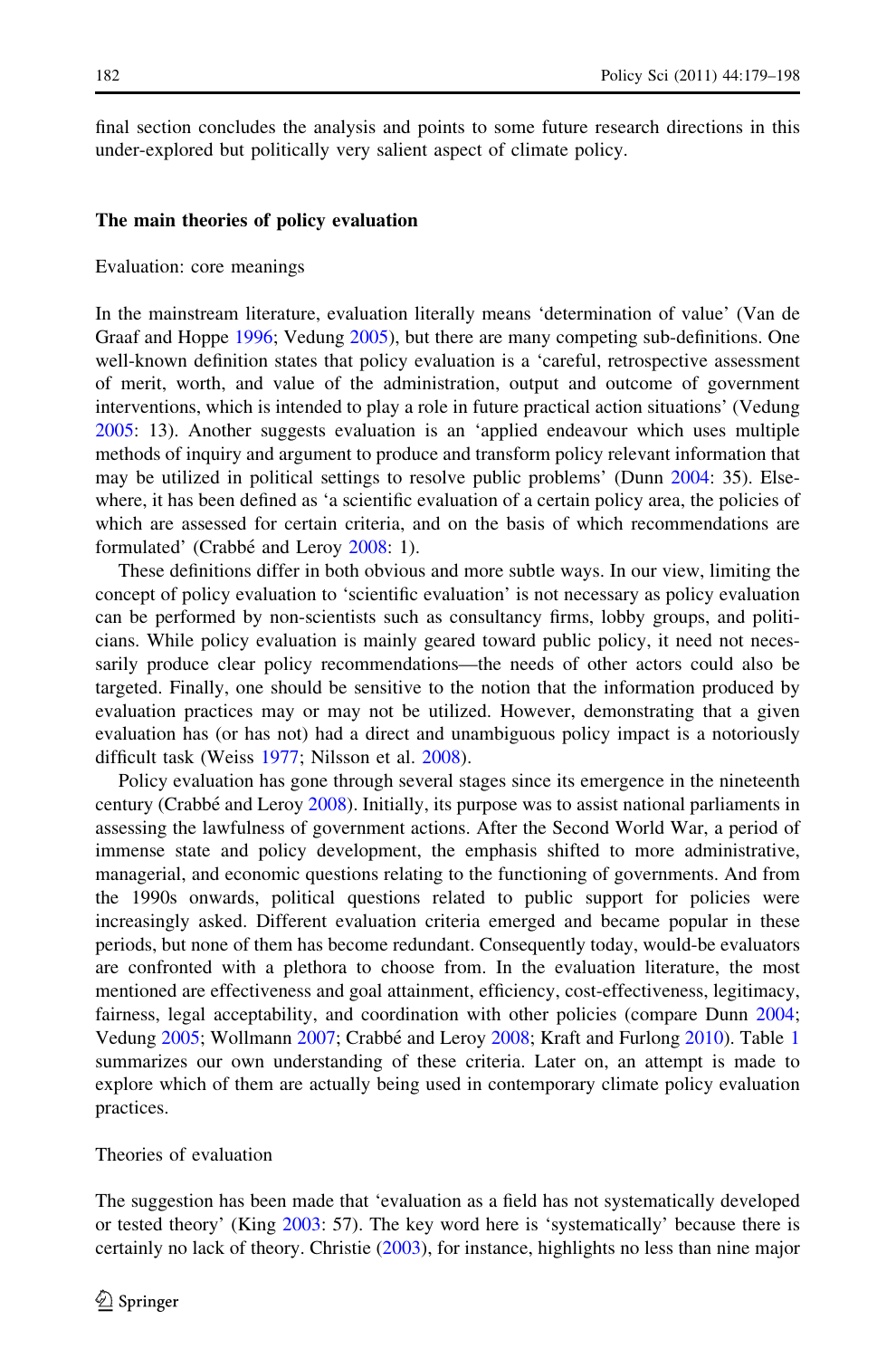| Criterion                            | Leading questions, examples                                                                                                                                                                                                                                                                   |  |
|--------------------------------------|-----------------------------------------------------------------------------------------------------------------------------------------------------------------------------------------------------------------------------------------------------------------------------------------------|--|
| Goal attainment and<br>effectiveness | Whether policy goals have been achieved and whether this can be attributed to<br>the policy                                                                                                                                                                                                   |  |
| Cost-effectiveness                   | How much of a given benefit is delivered per unit of expenditure, expressed as<br>the net benefit or cost per unit of effectiveness? (e.g., tons of carbon mitigated<br>or number of vulnerable people protected)                                                                             |  |
| Efficiency                           | Have the right goals been formulated, should certain emission reductions should<br>be achieved by one sector or another, or do the benefits of reduced emissions<br>outweigh costs incurred?                                                                                                  |  |
| Fairness                             | Relates to issues of equity, including the question whether 'windfall profits'<br>(unfair competitive advantages) have arisen because of climate policies (e.g.,<br>emissions trading creates a profit potential for those with many emission<br>credits, <i>i.e.</i> , the bigger polluters) |  |
| Legitimacy                           | Does the public accept the policies, does the policy meet criteria of democratic<br>accountability such as transparency?                                                                                                                                                                      |  |
| Coordination                         | Is the policy well coordinated with existing other policies?                                                                                                                                                                                                                                  |  |
| Legal acceptability                  | Are policies in accordance with legal principles?                                                                                                                                                                                                                                             |  |

<span id="page-5-0"></span>Table 1 Commonly used policy evaluation criteria

approaches that build on starkly different assumptions. An important distinction is often made between more rationalistic and more constructivist approaches (see for example Sanderson [2002;](#page-20-0) Owens et al. [2004](#page-19-0); Mickwitz and Birnbaum [2009\)](#page-19-0). The rationalistic approach views policy as a means to achieve certain predefined goals. Policy development is mainly perceived as a task for a central actor, typically a state. Policies are therefore evaluated in order to inform new policy making practices. It is instrumental in the sense that it allows a principal to assess whether policy goals are being met or not (Abma and In 't Veld [2001;](#page-18-0) but see Pielke [2004\)](#page-19-0). Collecting objective facts and describing the functioning of programs in light of democratically established goals are seen as vital tasks. This theoretical approach to policy evaluation has, however, been widely criticized for its limited usability, its tendency to be too uncritical of pre-established goals, its neglect of possible negative side effects, and its lack of stakeholder participation (Abma and In 't Veld [2001](#page-18-0)) (for a spirited defense, see Vedung [2005\)](#page-20-0).

In response, a constructivist approach to evaluation started to develop. It stresses the autonomous character of policy, meaning that it tends to follow its own course of development. The goal of policy evaluation is therefore less to support the state and more to offer insights into the discourses and frames that are used by various actors to make sense of the world around them, including the nature of problems and the performance of policies. Guba and Lincoln [\(1981](#page-18-0), [1989](#page-18-0)) for instance argue for a progressive development in policy evaluation practices away from measurement, first to description and then judgment, and culminating in 'negotiation'. Here, the evaluation is viewed as an interactive process in which all participants have an equal say. The evaluator's role is to be a process facilitator not the sole evaluator (Abma and In 't Veld [2001](#page-18-0)). The claims, concerns, and issues identified by stakeholders are thus at the very heart of the evaluation, not the goals embodied in the policy. Moreover, the outcomes of the evaluation are not the sole responsibility of the evaluator but are supposed to be debated between the evaluator and relevant stakeholders. Although a constructivist approach is often associated with learning, the assumption that it is the only way to promote it has been challenged. Owens et al. ([2004:](#page-19-0) 1949–1950), for instance, have suggested that in some cases deliberation may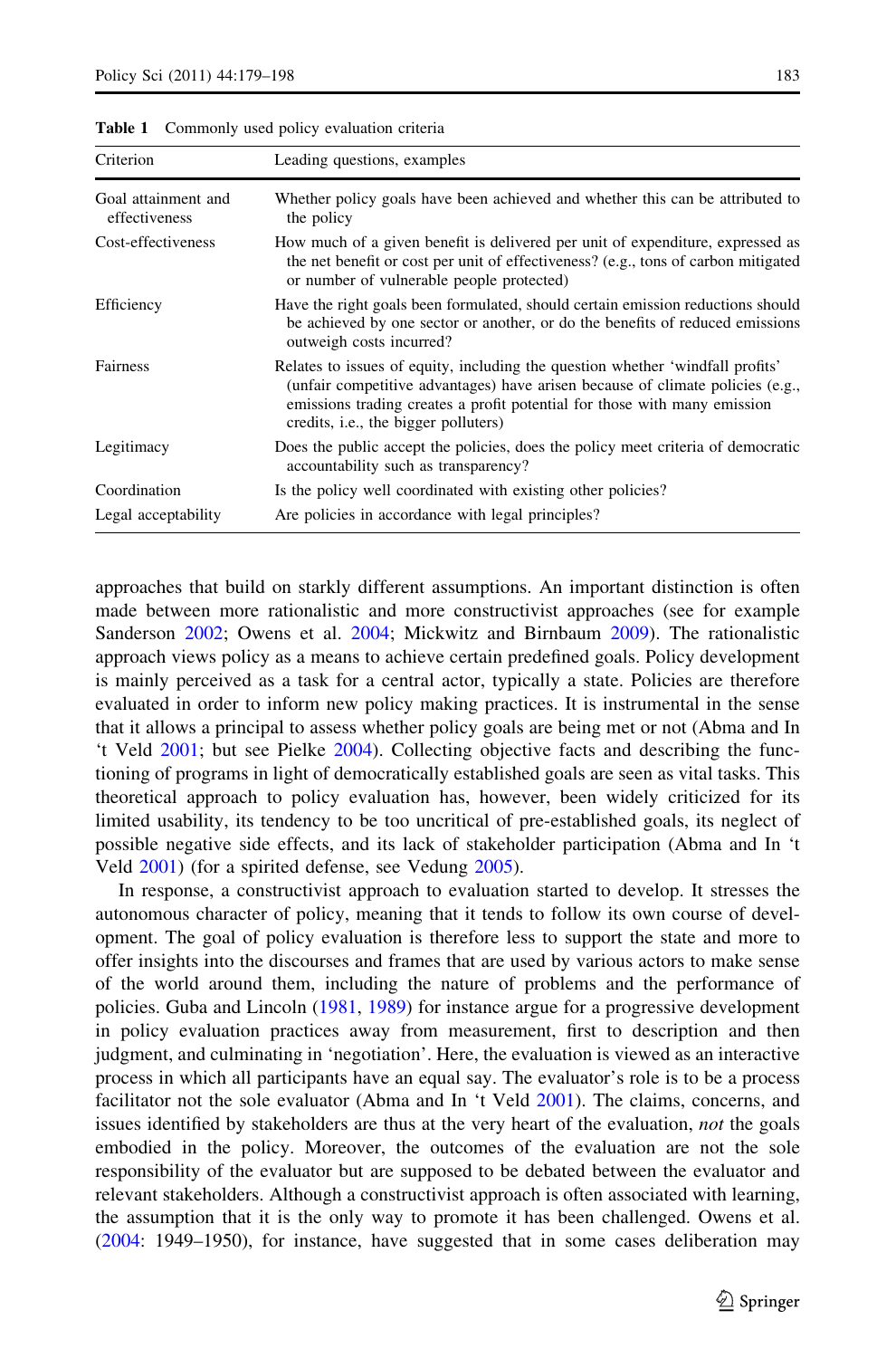simply 'excavate and expose the structure of the deadlock'. Conversely, 'even quite technical procedures [may] have, as an unintended effect, provided important apertures for deliberation and learning' (Owens et al. [2004:](#page-19-0) 1950).

## A theoretical middle ground?

There are signs that a 'middle ground' between these two theoretical approaches is beginning to emerge (compare Pawson [2006\)](#page-19-0), in which issues of *complexity*, *reflexivity*, and *participation* are very much center stage. To take the question of complexity first, the argument made by constructivists that modern-day problems are normatively and scientifically complex is increasingly acknowledged by both sides (see for example Hiss-chemöller and Hoppe [2001;](#page-18-0) Sanderson [2002](#page-20-0)). There is also a small but influential body of literature that attempts to link policy learning processes (which are always a factor in evaluations) to levels of complexity and the use of evaluation methods. As for reflexivity, Owens et al. ([2004\)](#page-19-0) suggest that the choice of approach should depend on the object of evaluation and the objective. Specialists command numinous legitimacy in addressing certain kinds of questions, but when there significant uncertainty and (most importantly) diverging framings of the problem, so the argument grows for using more deliberative approaches that encourage reflexivity (ibid.). Finally, forms of deliberation—always pushed very strongly by constructivists—are now increasingly being advocated by more rationalist scholars. Christie ([2003\)](#page-18-0) for instance concludes that nine leading scholars of evaluation, who subscribe to very different theoretical approaches, all accept that the involvement of stakeholders should be part of an evaluation process.<sup>5</sup>

Fischer [\(1995](#page-18-0)) has gone the furthest in trying to develop a formal synthesis of the two main approaches, which also combines the three issues of complexity, reflexivity, and participation. It uses the nature of the overriding question as the main sorting mechanism. He suggests that policy evaluation may occur at four levels: technical verification; situational validation; system vindication; and rational social choice. These levels differ mainly in reflexivity. Technical verification entails the evaluation of a policy for the purpose of asserting its empirical effectiveness. The central question often asked at this level is 'does the policy achieve its stated goals'? This type of argumentation can be characterized as problem solving and according to Fischer is valid for issues that are not very complex. At the second level, situational validation, the analysis should determine whether the criteria used to judge the policy are themselves valid, e.g., 'are the defined policy goals an adequate solution to the problem'? Here problem formulation and goal formulation and reflection upon them are critical. At the two higher levels, policy deliberation with high levels of participation concerns the justification and acceptability of the very value system adopted to judge the policy, sometimes coming down to core convictions about the preferred social order or 'way of life'. The third level is system vindication, or general political argumentation, where the main issues revolve around the compatibility of the policy in question with accepted political values and general aims. As yet a higher level (rational social choice or ideological argumentation), core ideological debate is in place, where a fundamental change in life and the adoption of radically different social ideals seem necessary to achieve certain goals.<sup>6</sup>

<sup>5</sup> However, participatory methods can be implemented in a variety of ways, as indicated by the distinction between Practical Participatory Evaluation and Transformative Participatory Evaluation (Cousins and Whitmore [1998\)](#page-18-0).

<sup>6</sup> Our summary here is based on Huitema et al. [\(2002](#page-19-0)).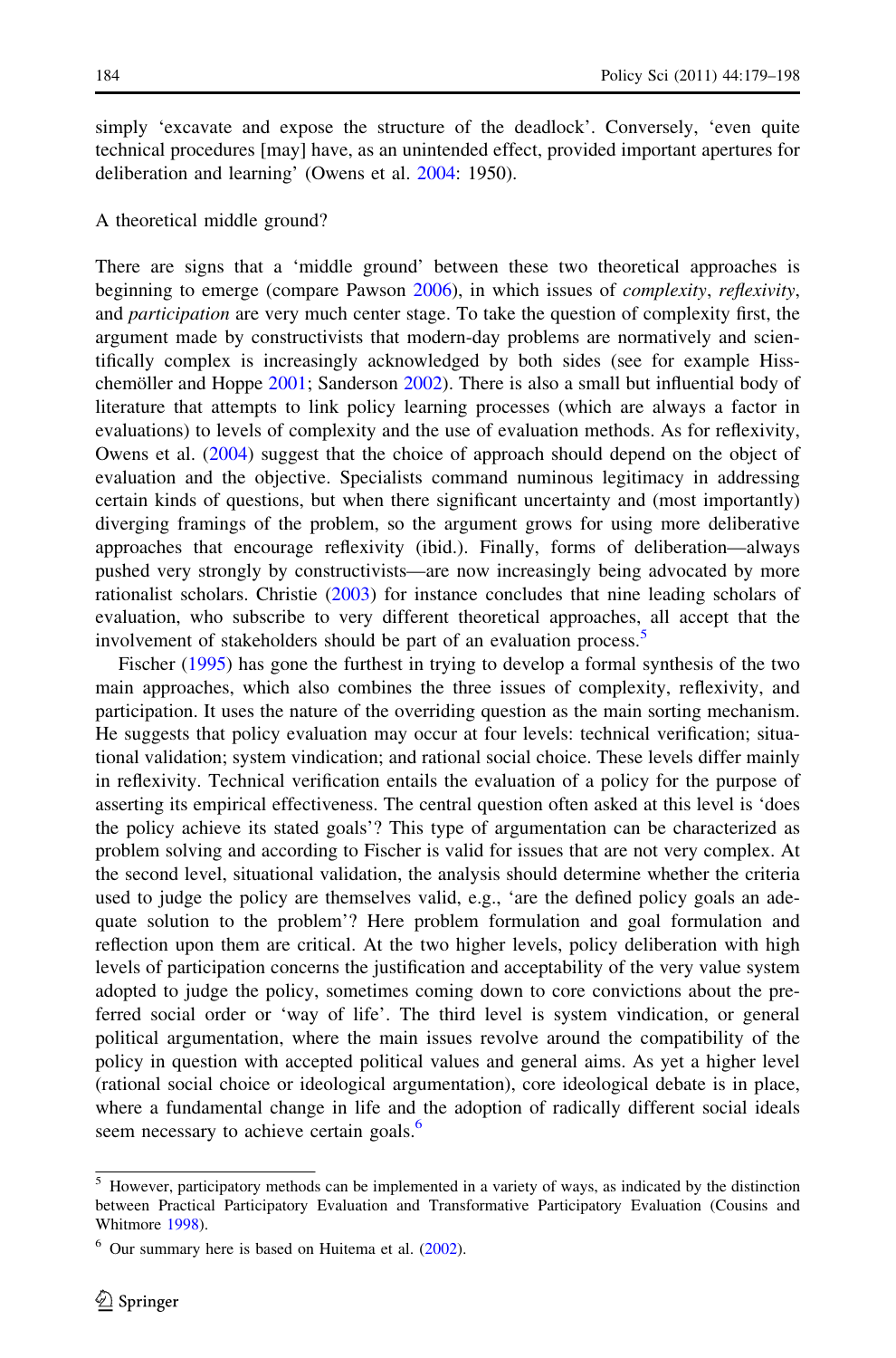| Level                  | <b>Ouestions</b><br>Typical evaluative criteria                                                                                                     | Reflexive?     |
|------------------------|-----------------------------------------------------------------------------------------------------------------------------------------------------|----------------|
| Technical verification | Are the policy goals achieved?<br>Effectiveness, cost-effectiveness                                                                                 | N <sub>0</sub> |
| Situational validation | Are the goals an adequate solution to the problem?<br>Allocative efficiency, coordination                                                           | <b>Yes</b>     |
| System vindication     | Is the policy compatible with political values and<br>accepted societal aims?<br>Fairness, legal acceptability, transparency,<br>legitimacy         | <b>Yes</b>     |
| Rational social choice | Is a fundamental change of life and new social<br>ideals necessary?<br>Liberalism, capitalism, Marxism, sustainability,<br>planetary survival, etc. | <b>Yes</b>     |

<span id="page-7-0"></span>Table 2 Four levels of evaluation

Based on Fischer [\(1995](#page-18-0))

Table 2 illustrates Fischer's line of reasoning. It specifically does not seek to prescribe any particular order and/or steps in 'handling' the three issues, but in general terms, he does seem to suggest that rationalist methods are better suited to resolving questions of a lower order, and constructivist methods to questions of a higher order.

Clearly, the jury is still out on whether and indeed how the two approaches can be synthesized into a 'middle ground'. Rather than approach that debate from a purely theoretical perspective, this paper starts from the perspective of everyday evaluation practices in order to see how they correspond to three salient issues, notably complexity, reflexivity, and participation. So to what extent do the 259 climate policy evaluations acknowledge and seek to make sense of complexity? Secondly, to what extent do they exhibit reflexivity in their willingness to challenge prevailing policy goals? And thirdly, in what ways do they incorporate the views of different stakeholders?

Before turning to the evaluations themselves, it is worth pausing to reflect on whether these three issues are at all relevant to the challenge of climate change.

## The evaluation of climate policy

Starting first with complexity, the climate literature increasingly recognizes that the 'socialecological' systems (Berkes and Folke [1998\)](#page-18-0) that climate governors seek to govern exhibit many 'wicked' traits such as non-reducibility, spontaneity, and variability (Dryzek [1987](#page-18-0)). This makes surprise, unpredictability, and the possibility of unexpected 'tipping points' (Lenton et al. [2008\)](#page-19-0) omnipresent. Related to that, fostering reflexivity is seen as being particularly important (e.g., Herrick and Sarewitz [2000](#page-18-0)). Goals that have been set (e.g., 20% emission reduction of  $CO<sub>2</sub>$  by the year 2020) may easily be overtaken by newly emerging scientific or societal consensus.

In the literature on climate governance, reflexivity is regularly held up as something to aspire to (see for example Hisschemöller and Hoppe [2001](#page-18-0); Pahl-Wostl [2009](#page-19-0); Haug and Huitema [2009;](#page-18-0) Huitema et al. [2009](#page-19-0)). This literature certainly emphasizes the need for reflexive evaluation practices (see for example Russel et al. [2010](#page-19-0)), which means that goals should be openly questioned rather than taken as given. Interestingly, the point that 'shallower' levels of evaluation may eventually lead to deeper and enduring forms of learning is hardly acknowledged. Whether this is because of the peculiarities of the climate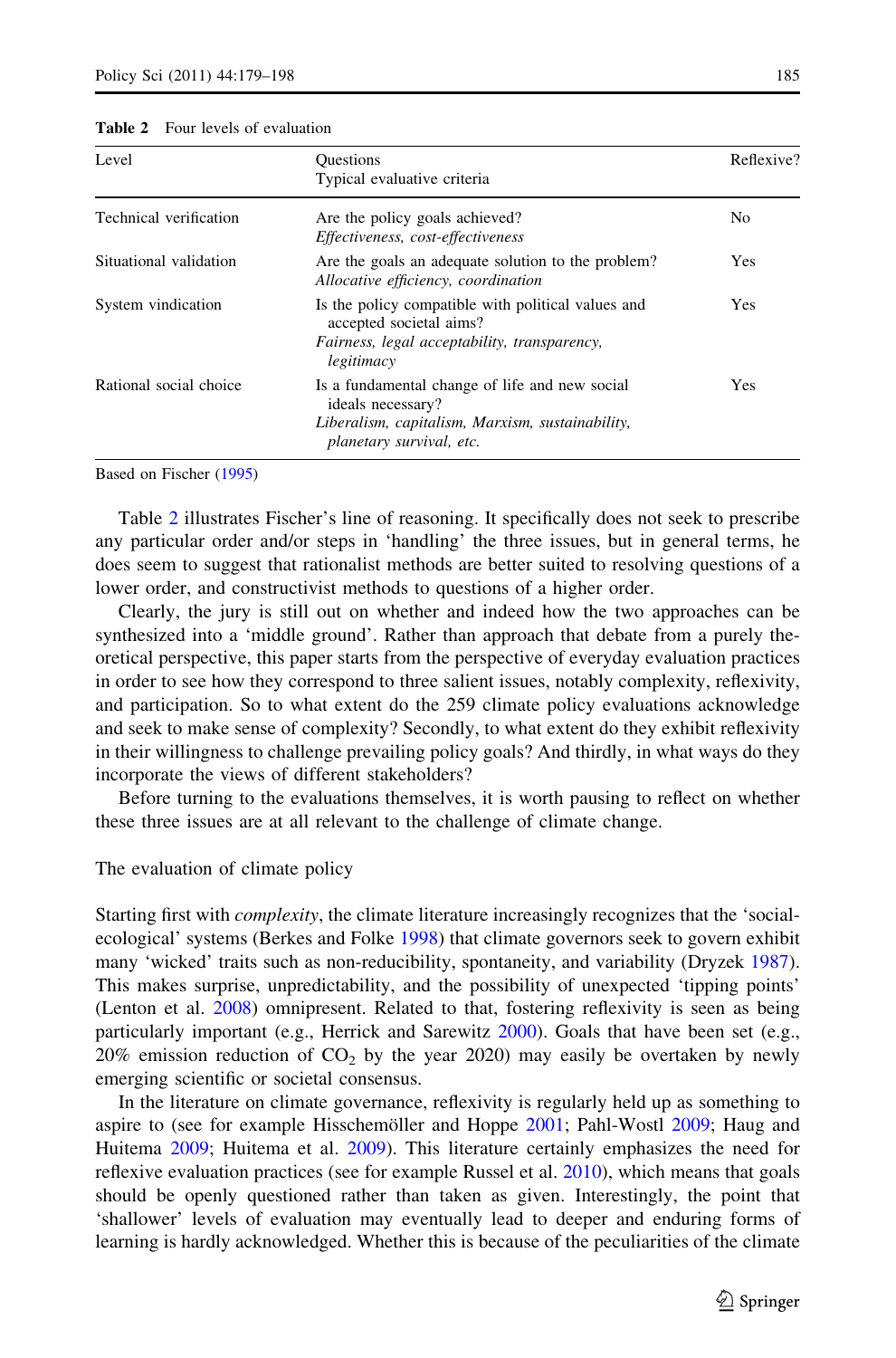problem or because of a time lag between the general evaluation literature and the climate governance literature is a moot point. For the sake of argument, an assumption is made that greater reflexivity in evaluation is desirable and that it has a greater potential for stimulating learning than non-reflexive evaluation.

Finally, the climate policy literature contains indications that climate policy evaluation should be *participatory*. Climate governance is, by necessity, based on incomplete and uncertain information. It has been suggested that in such circumstances a clear division of labor between science (including evaluators) and policy is near impossible as this would inhibit reflexive governance and limit the capacity of all stakeholders to deal with uncertainty and change (e.g., Moberg and Galaz [2005](#page-19-0); Pielke [2007\)](#page-19-0). Rather, they can—and indeed should—'learn together to manage together' (Ridder et al. [2005\)](#page-19-0). Participatory evaluation is thus seen as being even more of a necessity than in other areas of environmental public policy (see for example Coenen et al. [1998;](#page-18-0) Mickwitz [2003](#page-19-0)). The stakeholders to be involved could be ordinary citizens, politicians and other decision makers, private companies and local implementing officials, etc. (see Vedung [2005:](#page-20-0) 71).

In short, the three issues do seem very relevant to climate change. Having discussed policy evaluation in general theoretical terms, the next section analyzes the emerging practices of climate policy evaluation.

#### Climate policy evaluation practices in Europe

How many evaluations are there?

The first thing to note is that evaluation practices vary greatly across the EU, with the UK taking the lead (78 evaluations of UK climate policies<sup>7</sup>); by contrast, a relatively low number of evaluations have been produced in Portugal and Poland (10 and 6 evaluations of their policies, respectively ${}^{8}$ ). Evaluation activity at the EU level is quite high (105 evaluations of EU policies). In terms of timing, the number of evaluations until 2001 was fairly constant (around 10 p.a.) but then rose quickly to over 20 p.a. in 2002, before peaking at above 80 p.a. in 2006 (see Fig. [1\)](#page-9-0).

Who has produced them?

Who produced these 259 evaluations? In principle, anyone is free to perform evaluations and publish the results. As shown by Fig. [2](#page-9-0), universities and independent research institutes, followed by consultancy firms, are the most active evaluators. International and national governmental bodies are also relatively active. NGOs and industry groups appear to have performed relatively few evaluations, which may be due to lack of resources or will on the part of NGOs to produce and disseminate evaluations.

The majority of the evaluations (58%) were not commissioned, suggesting a certain level of independence on the part of the evaluators.<sup>9</sup> A relatively small share (34%) was

<sup>7</sup> This includes all evaluations of national policies, including those made by organizations based outside the country.

<sup>8</sup> Idem.

<sup>&</sup>lt;sup>9</sup> The category of non-commissioned studies here includes EU-funded research projects, which are often instigated by DG Research and therefore operate largely independently from those responsible for policy development.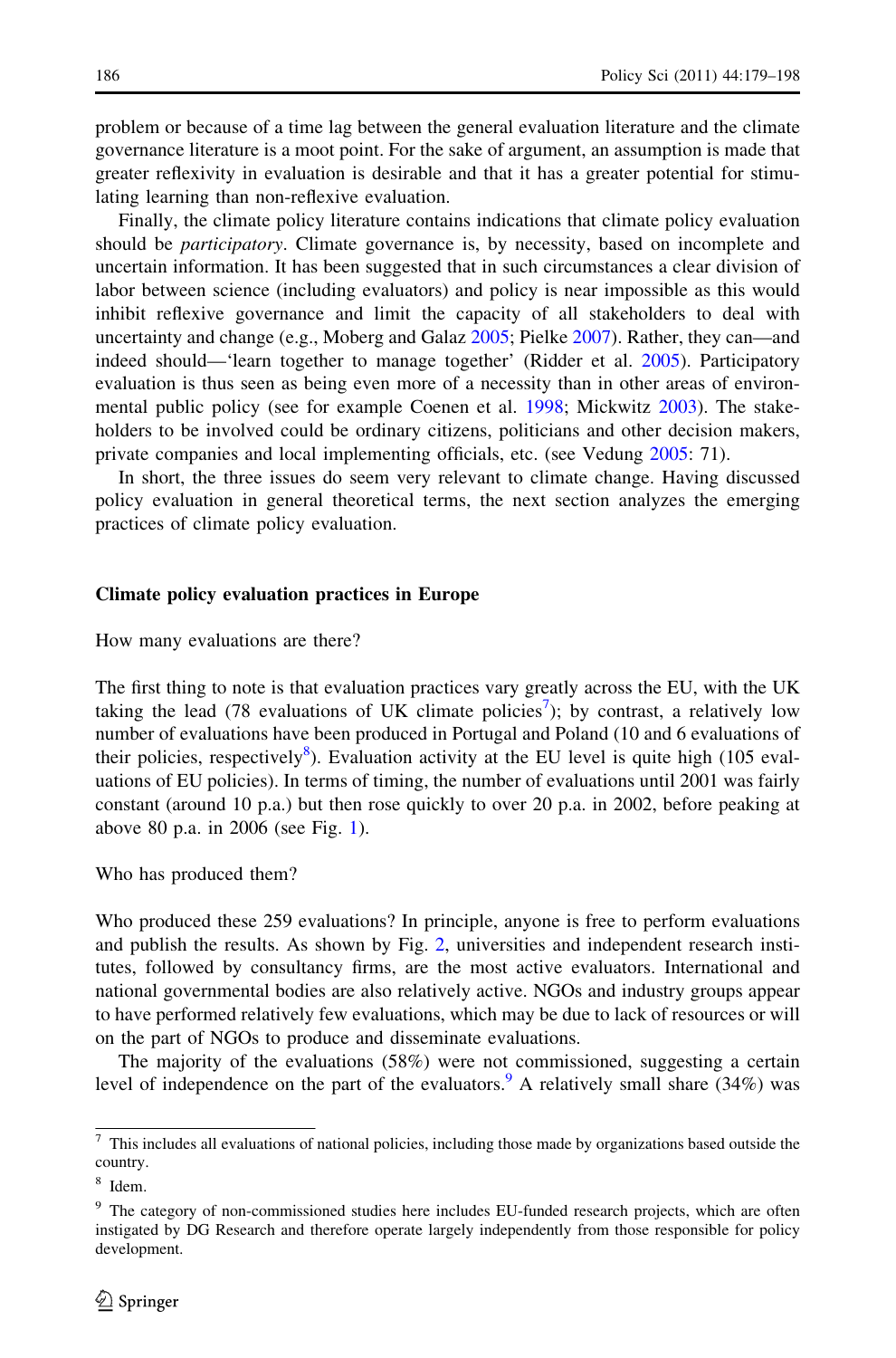<span id="page-9-0"></span>

Fig. 1 The number of evaluations published annually (1998–2006) in the six EU Member States and the EU. The figure does not show data for 2007 as the analysis includes only reports that were produced until April 1, 2007



Fig. 2 Affiliation of authors per category. The total number is greater than the total number of evaluations due to the fact that many evaluations are authored jointly

commissioned. For a surprisingly large share (8%), it was unclear whether they had been commissioned or not. Of those that were commissioned, the most active commissioning agents were central governments (59% of the total), followed by international organizations, NGOs, and industry groups (12, 10, and 9%, respectively).

Which evaluation criteria have been used?

As Fig. [3](#page-10-0) indicates, the three most commonly used criteria were effectiveness and/or goal achievement, efficiency, and cost-effectiveness (used in 213, 74, and 72 evaluations,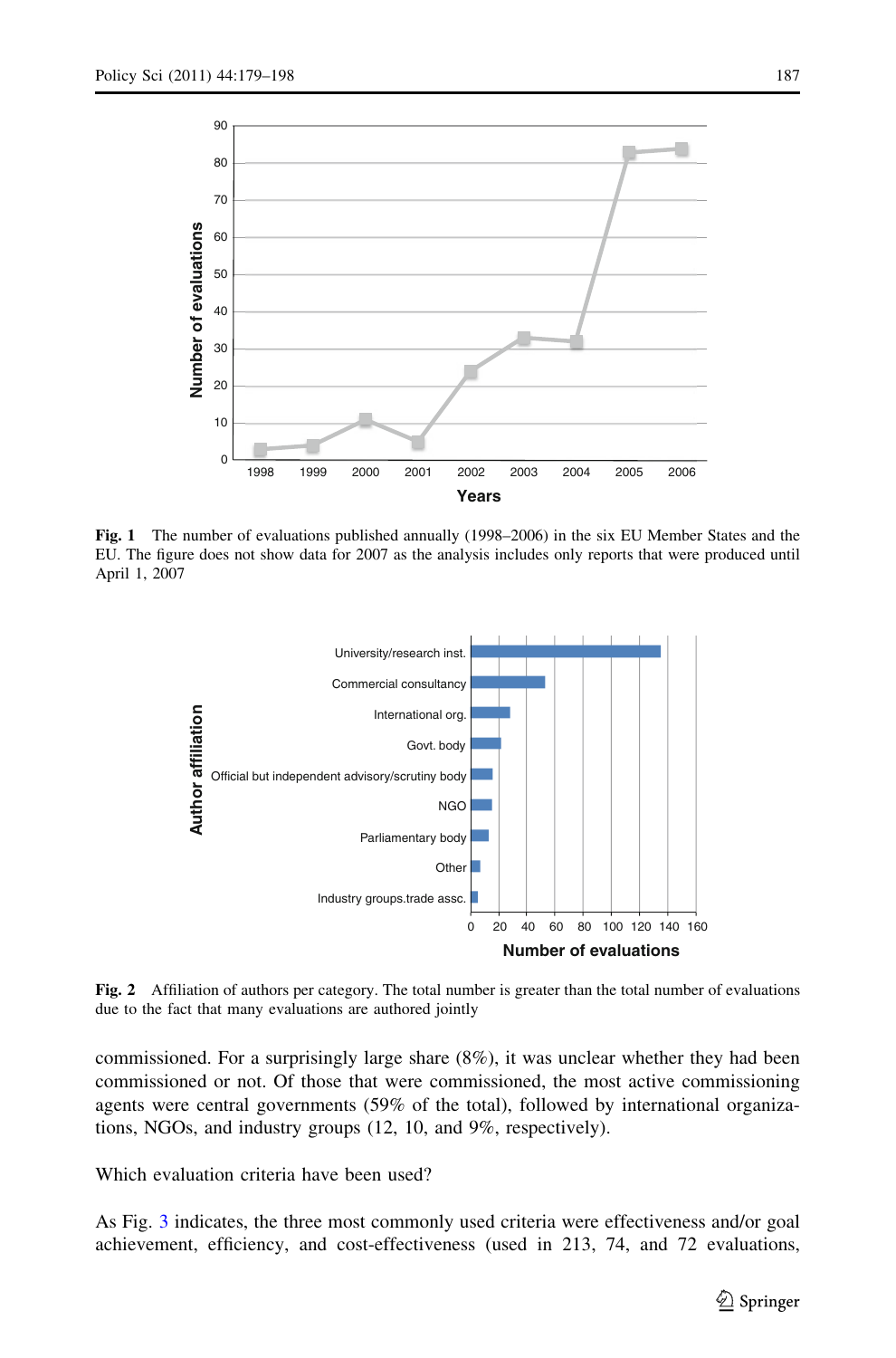<span id="page-10-0"></span>

Fig. 3 Criteria used in the evaluation reports. Many evaluations use multiple criteria; hence, the total number used exceeds the number of evaluations

respectively). Other criteria such as fairness, coordination with other policies, and legitimacy were used far less frequently.

Is complexity acknowledged?

Awareness of complexity can be demonstrated in a number of ways, notably attention to unwanted side effects of policy interventions, the use of multiple criteria and methods, and the reconstruction of so-called intervention theories, i.e., the ideas about cause and effect which informed the policies (for a discussion of this, see Mickwitz  $2003^{10}$ ). For the sake of simplicity, only data for the use of multiple methods and criteria were collected. Figures [4](#page-11-0) and [5](#page-11-0) show how diverse the set of methodologies and criteria used really is.

As for the number of methods used in the various evaluations, the data show that the use of multiple methodologies is not rare, but that more than half of the evaluations use only one methodology. As for the number of criteria per study, the average number is 1.8 (473 criteria over 259 evaluations). The largest group of evaluations uses only one criterion, whereas evaluations that employ more than three criteria are rare. There is no established scale to judge these findings, but it seems reasonable to conclude that the use of multiple methods and multiple criteria has not yet caught on in practice.

Reflexivity: do evaluations challenge established goals?

If policy evaluations questioned official policy goals, they were categorized as reflexive and vice versa. The overwhelming majority (82%) of the evaluations were non-reflexive in their outlook. Given the low threshold used (any sign that a policy was questioned was deemed sufficient) and the clear theoretical inclination toward reflexive evaluation noted above, one might have expected a rather higher percentage.

<sup>&</sup>lt;sup>10</sup> Mickwitz [\(2003\)](#page-19-0), citing others, suggests different forms of triangulation to deal with the 'impact problem'. The term 'impact problem', as Mickwitz uses it, refers to the fact that there are typically long and complex chains linking policy interventions to changes in the environment. To assess and evaluate impacts, evaluators should not therefore rely on one single criterion or method.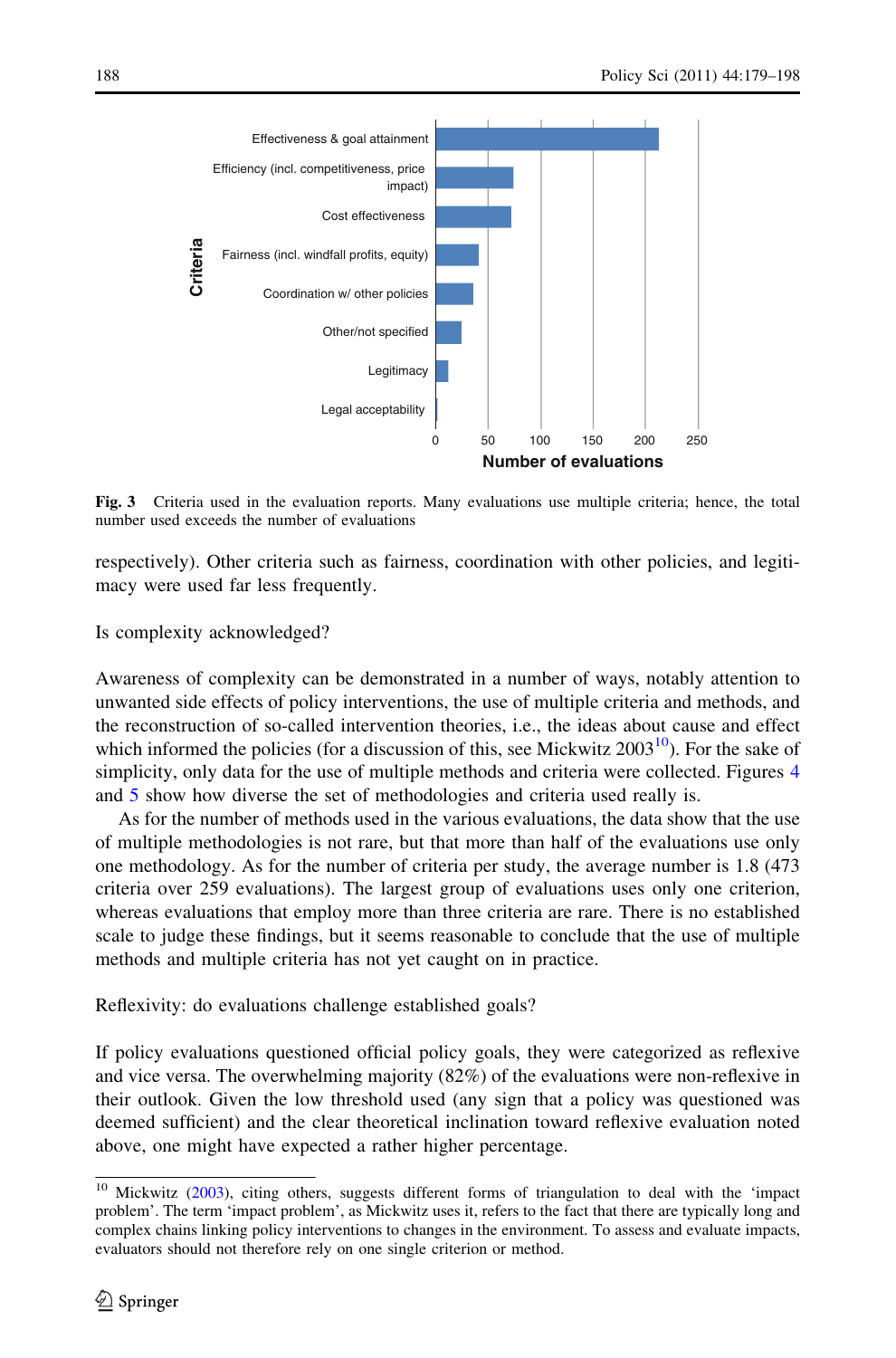<span id="page-11-0"></span>

Fig. 4 Number of methodologies used in the evaluations



Fig. 5 Number of criteria used in evaluations. Some evaluations are lacking explicitly stated criteria

In an attempt to assess the degree of reflexivity among these 18%, the evaluation criteria used by the authors were analyzed. Criteria that are connected to Fischer's second level ('situational validation', see Table [2\)](#page-7-0), efficiency and coordination, are used about twice as often (24 out of 46 reflexive reports) as those connected with his third level ('system vindication'), notably legal acceptability, legitimacy, and fairness (13 out of 46 reflexive reports). No evaluations were found that targeted the fourth level, that of social rational choice. Consequently, even among reflexive reports, the level of reflexivity observed was relatively low.

Clearly, a complex problem like climate change has to be simplified to render it amenable to policy making. Institutionally, the typical strategy is to disaggregate crosscutting problems like climate change into a range of sectoral responses managed by individual line ministries (Jordan and Lenschow [2008](#page-19-0)). However, policy theory tells us that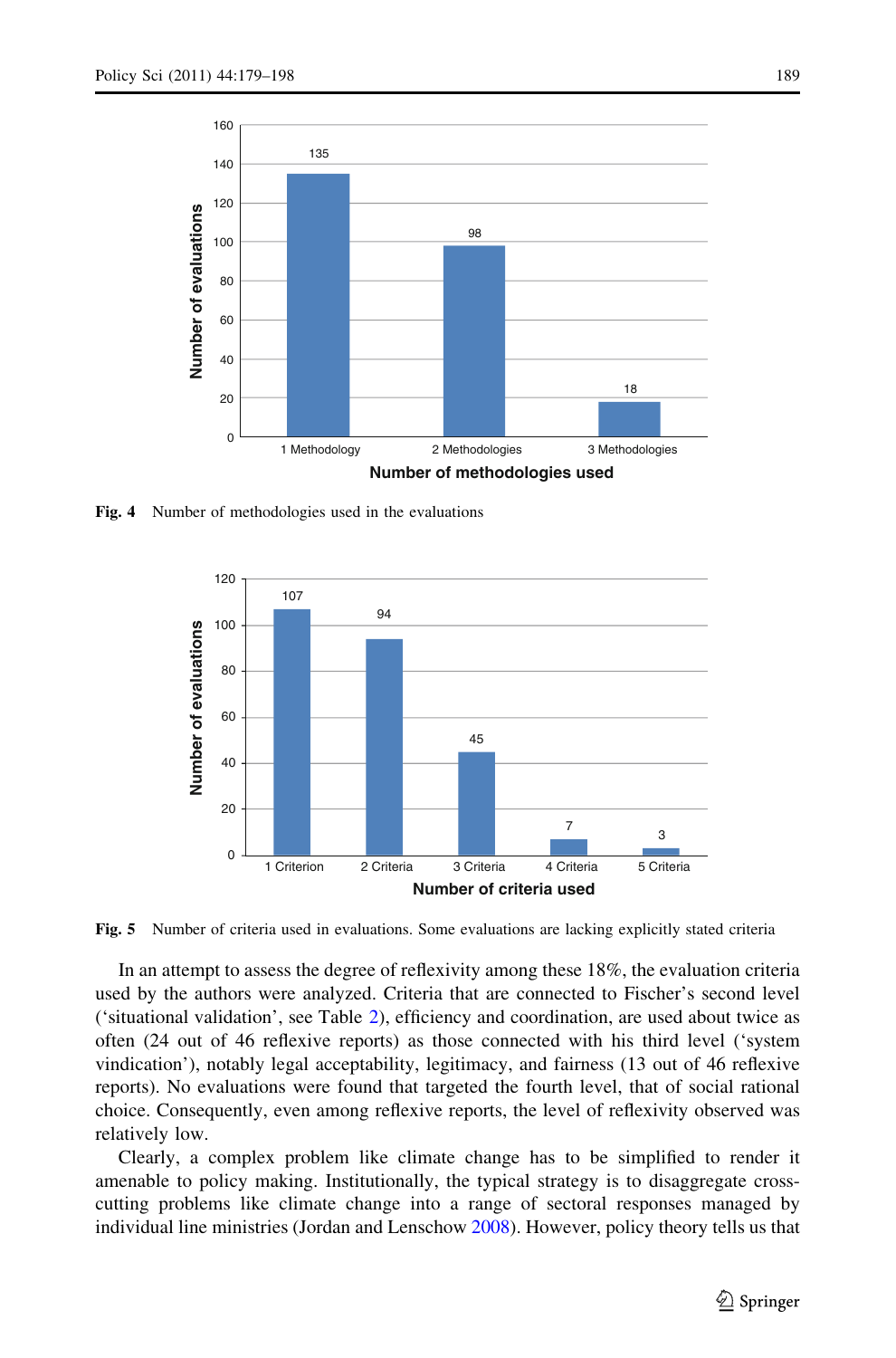

Fig. 6 Reflexive vs. technical reports for commissioned and non-commissioned evaluations

these ministries and their associated networks rarely challenge their core policy theories and belief systems, etc. (Huitema and Meijerink [2009\)](#page-19-0). The meta-analysis of climate policy evaluation practices demonstrates how far this tendency to simplify has permeated the practices of evaluation, which in principle could be a valuable means to reveal and better appreciate (rather than obscure) the underlying complexity of policy problems.

This is not to suggest that evaluation has to look at everything. Key uncertainties have to be bracketed off because, where they not, there would be a real danger of 'paralysis by analysis'. One way to assess how complexity was handled is to look at whether there is a difference between commissioned and non-commissioned reports and chiefly whether reflexivity is correlated with certain types of authors, or with certain methodologies. Figure 6 shows that the commissioned reports in the database were less reflexive in nature than non-commissioned reports. In fact, the share of reflexive reports is twice as high for non-commissioned reports as for commissioned reports.

One interesting hypothesis is that authorship is also correlated with reflexivity. This is possibly revealed in Fig. [7](#page-13-0). Of note is the relatively large percentage of reflexive reports authored by parliamentary bodies—16% compared with their overall contribution to evaluation of 4%. The proportions for NGO-authored reports are very similar.

Finally, an attempt was made to examine how far reflexive and non-reflexive evaluations differed in terms of the methods employed. This reveals that, compared to the overall sample, reflexive reports are much less often based on modeling, and more often apply document analysis and participatory methods (see Fig. [8\)](#page-13-0). The extent to which such evaluations employ documentary analysis is somewhat surprising given the theoretical claims made about reflexivity being enhanced through using participatory methods. This finding about climate policy evaluation practices is in line with the argument of authors who suggest that the relationship between reflexivity and participatory methods is more complex than often assumed (Owens et al. [2004](#page-19-0); Lehtonen [2006](#page-19-0)).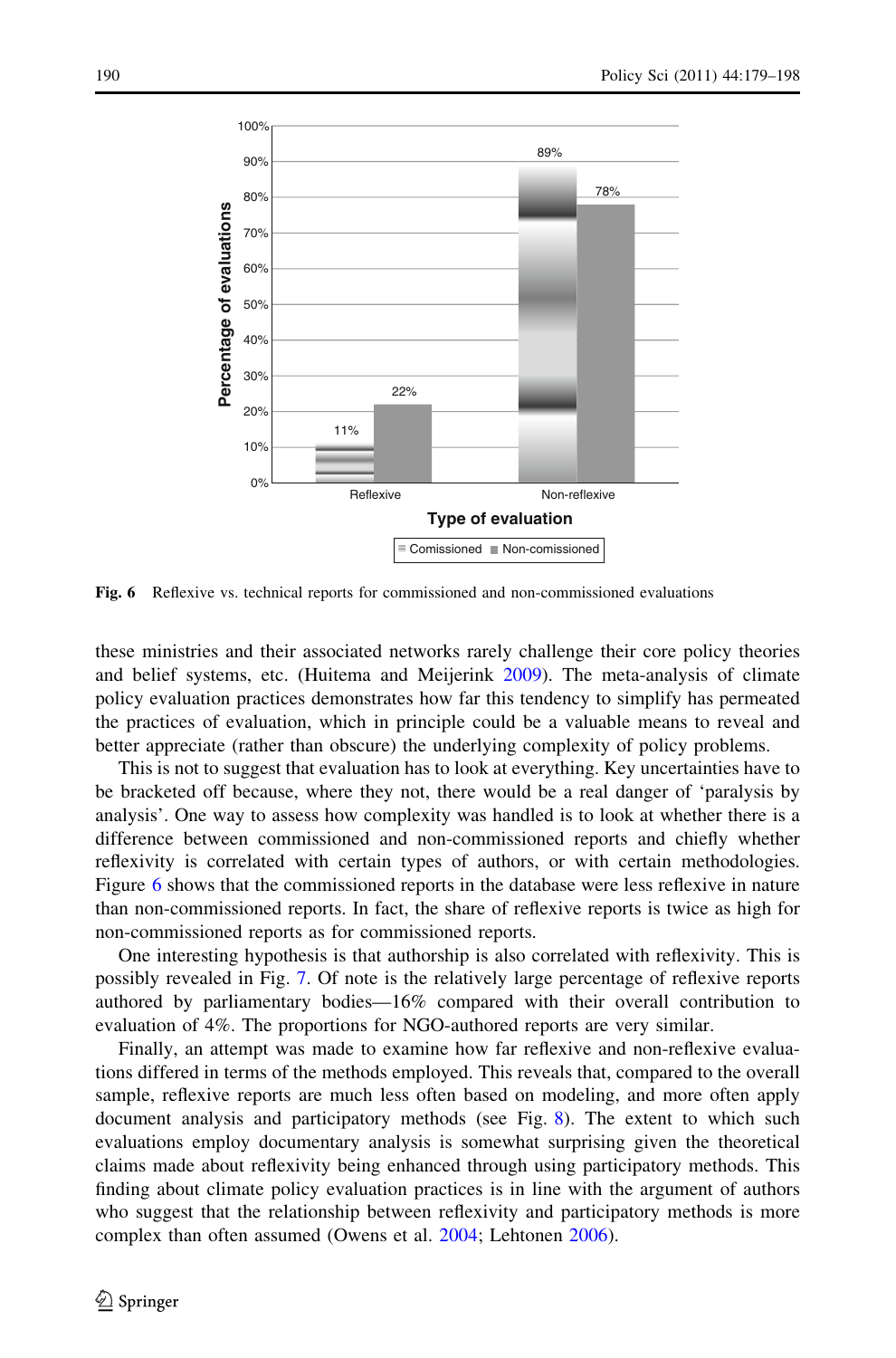<span id="page-13-0"></span>

Fig. 7 Reflexivity and authorship



Fig. 8 Percentage of reflexive reports that employ each methodology. Most reports employ more than one methodology

How participatory are evaluations?

Turning finally to participation, this aspect was assessed in two ways. First, by looking at the methodologies applied in the various evaluations, in particular whether any sought to involve different stakeholders (NGOs, target groups, industry representatives, etc.) in the framing of the evaluation. Figure [9](#page-14-0) shows that 'document analysis' is the most popular method by far; it was applied in about half of the 259 evaluations. This category includes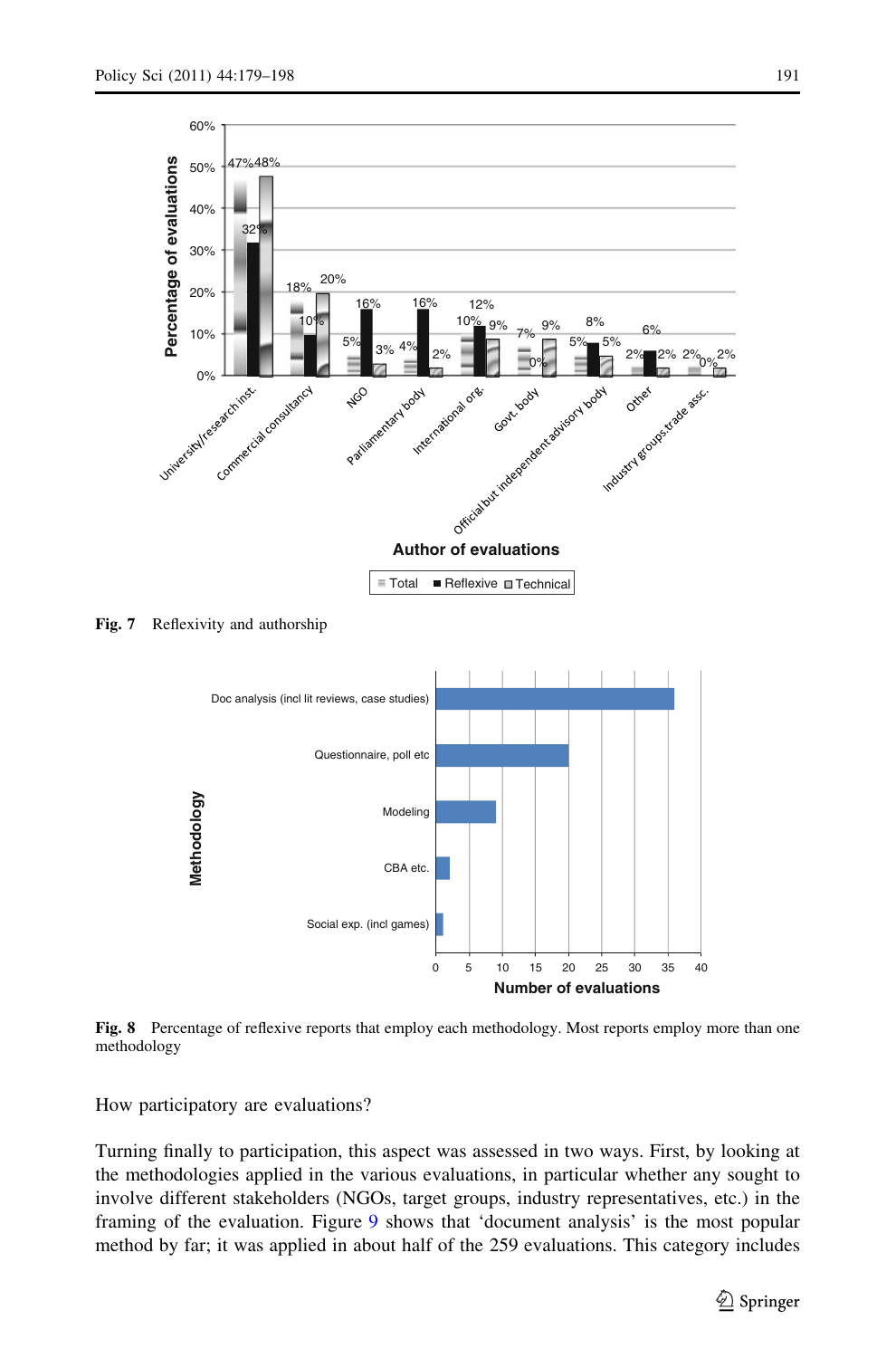<span id="page-14-0"></span>

Fig. 9 Methodologies employed. The combined number of methodologies listed here is greater than the total number of evaluations because some evaluations applied multiple methodologies

literature reviews, analysis of legislation, and (secondary analysis of) case studies and monitoring data (involving no additional modeling). Two other popular methodologies are modeling and questionnaires; they were both applied in over a quarter of the evaluations in our sample.

For the sake of simplicity, three methodologies were categorized as being 'participatory': social experiments; stakeholder interviews; and questionnaires; two other methods, namely modeling<sup>11</sup> and cost–benefit analysis, were assumed to be 'non-participatory'.<sup>12</sup> This assumption leads to the finding that 75% of all methods selected for use in our sample of 259 evaluations are non-participatory, and only 25% are participatory. While these findings are interesting, it should be recalled that these numbers include evaluations that employed multiple methodologies. Looking at the evaluations that employed only one methodology (i.e., the majority of the evaluations) only 8% (11/135) used participatory methods. For evaluations employing two methodologies, 67% (66/98) evaluations had participatory methods, and for evaluations employing three methodologies, 94% (17/18) used participatory methods. This finding means that participatory methods may not be the first choice of evaluators, but that they do use them as soon as the number of methodologies expands.

Secondly, an assessment was made of whether or not the evaluations indicated that representatives of industry, pressure group campaigners, government officials or citizens, etc. were directly involved, beyond simply acting as interviewees and/or survey respondents, etc. Using this criterion, only 12 studies (4.2%) could be said to be clearly participatory in nature. Remarkably, 11 of these were undertaken not at national, but at EU level. In the 12, a broad range of stakeholders were involved, notably industry (12/12),

<sup>&</sup>lt;sup>11</sup> Modeling includes bottom-up simulation modeling of the energy sector, macroeconomic modeling, numerical simulations of market development, dynamic energy systems modeling.

<sup>&</sup>lt;sup>12</sup> This is of course a slight over-simplification. We realize that most methodologies can be applied in more or less participatory ways. We are also aware of the fact that the degree of participation is limited in most of the methodologies we have labeled as 'participatory'.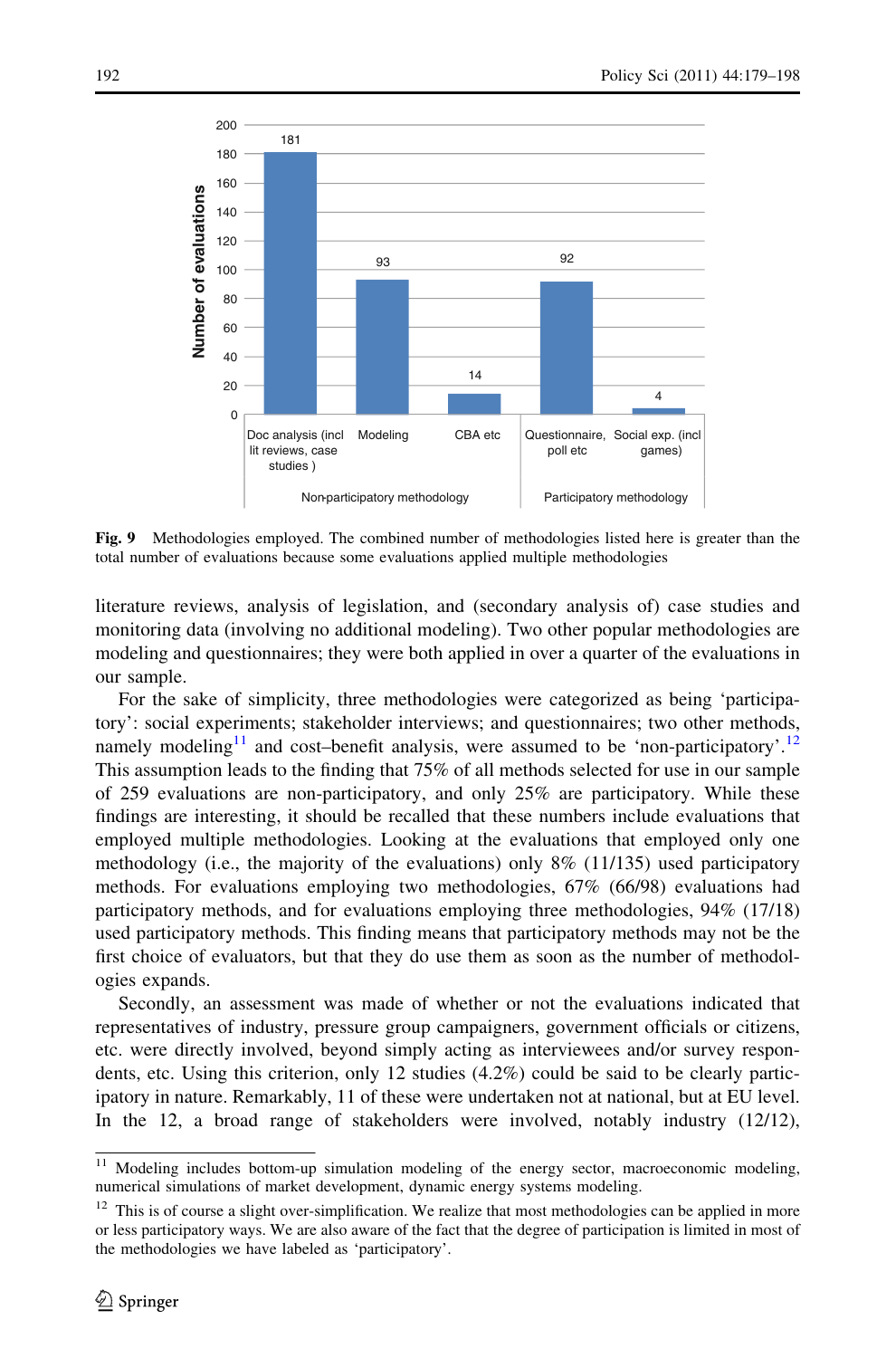environmental NGOs (12/12), research organizations (8/12), government officials (9/12), and individuals (1/12). In most cases, these stakeholders were involved in describing the current situation, or in the concluding and policy recommendation sections. Crucially, they were not involved in determining the precise terms of reference of evaluations or specifying the evaluation criteria.

## Discussion and conclusions

Climate policy is a young and dynamic area of policy making which began in the 1980s and then really took off in Europe in the 1990s. This pattern of development, combined with the underlying desire for more evidence based policy making, makes the topic of climate policy evaluation extremely important for both academics and policy makers. This article has drawn on a meta-analysis of 259 climate policy evaluations from six European countries and the EU to analyze how the practices of evaluation have evolved. The evidence collected suggests that evaluation is following a similar but slightly lagged pattern to that of policy making, with a pronounced growth after 2001. University researchers, independent research institutes, and consultancy firms are the most active evaluators. The large representation of university researchers is due to the fact that scientific articles were included in the database of evaluations. The majority of the evaluations examined (58%) were not commissioned, and only 34% were commissioned. For a surprisingly large share of studies (8%), it was not possible to determine whether they had been commissioned or not, which suggests that the transparency of evaluation practices is not as high as it could be. In terms of criteria, goal achievement and effectiveness were by far the most common criteria used (213/259 used one or both of these), followed at a considerable distance by efficiency and cost-effectiveness (which were used in 74 and 72, respectively).

In section ''[The main theories of policy evaluation'](#page-4-0)', rationalistic and a more constructivist approaches to evaluation were identified. These two approaches differ in terms of their view of policy; conception of science-policy relations; appropriate methodologies and their underlying ontologies and epistemologies. In theory, there are signs of an emerging middle ground between these two approaches. In this middle ground, one finds an active debate about how to handle complexity, reflexivity, and the use of participatory methods. There are signs of a convergence in the way evaluation is theorized; but are evaluation practices following the same path?

Evaluation theory tells us that complexity requires the application of multiple criteria and the use of various evaluation methods. However, the vast majority of current evaluations do not sufficiently acknowledge complexity. Reflexivity was defined in terms of the willingness to question formal policy goals and was further differentiated into different levels based on the numbers of criteria used in evaluation analyses. The majority of evaluations were found not to be reflexive. Moreover, those evaluations that are reflexive are only weakly reflexive in the sense that they remain at relatively low levels in Fischer's typology. These findings are very salient because policy evaluation theory (and indeed related work on participatory governance) suggests that reflexive and participatory approaches are a very important means for society to 'learn its way out of a problem' like climate change. Finally, in terms of *participation*, at attempt was made to quantify the kinds of methodologies used and the extent to which the involvement of stakeholders went further than being an object of study. Measured in those ways, the overwhelming majority of the evaluations in the database do not meet the basic criterion of a participatory analysis (up to 95.8%, depending on method of measurement).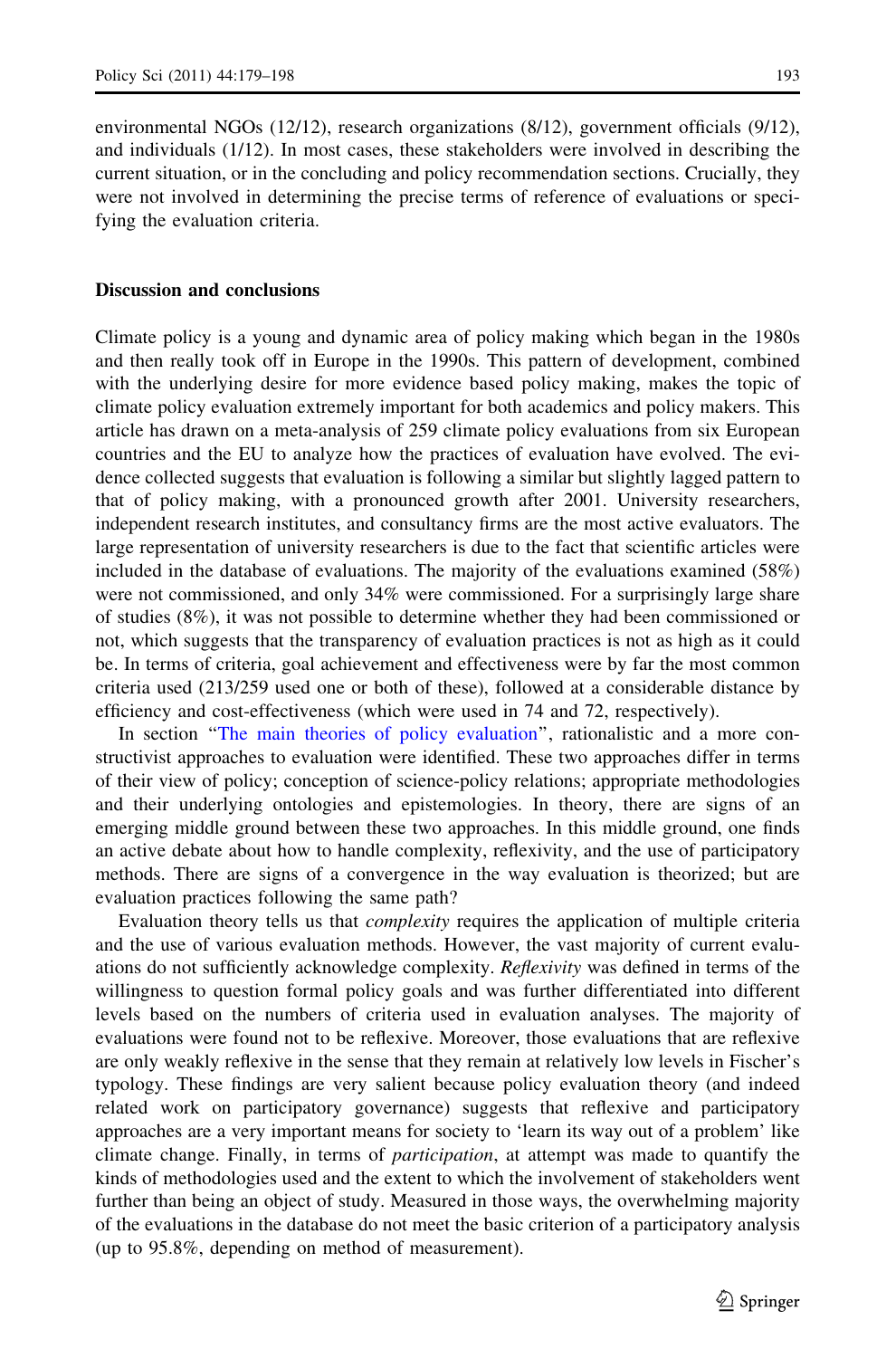In summary, there is a sizeable gap between evaluation theory and evaluation practices—something that has been observed in other parts of the world (Christie [2003](#page-18-0)). Thus, there has been very little practical convergence toward the theoretical 'middle ground' noted above. It would be interesting to find out what has caused this gap between theory and practice. If similar dynamics are indeed present in Europe as in the USA (Christie [2003\)](#page-18-0), then perhaps evaluators' perceptions of themselves (for instance, do they think they know enough about stakeholders not to need participatory methods?) and/or their desire to be seen as objective (which could conceivably lead them to apply more quantitative techniques) might play a role.

According to Lehtonen ([2005:](#page-19-0) 169) and Martinuzzi [\(2004](#page-19-0)), evaluation practices have the potential to act as a new form of environmental governance. The analysis presented here suggests that there is still a very long way to go before this potential is fully realized. Indeed, as the practices of climate policy evaluation continue to develop, further metaanalyses such as this could be a useful way to establish how far the situation has changed (i.e., facilitate reflexive thinking at a more meta-level).

We conclude by highlighting several limitations to our analysis and, partly in line with that, some potential avenues for future work. One clear limitation to our work is that we have only looked at six Member States, although at present there is nothing of comparable scope and depth. This means that evaluation practices in 21 Member States remain unexplored. Had they been included how would it have affected the outcomes? Depending on which countries are added, it could affect the findings quite significantly. Evidently, countries such as the UK and Germany are gradually developing more mature evaluation systems, whereas policy evaluation in countries such as Italy and Portugal largely depend on pressure from international organizations such as the EU (see Furubo et al. [2002\)](#page-18-0).

A second set of limitations relates to the fact that we have only looked at the 'supply side' of evaluation; we have not really opened up the 'demand side', other than to note who is commissioning evaluations and broadly for what purpose. Other than this, we have not analyzed the commissioning process or analyzed how far the information and knowledge in the evaluations that have been commissioned have affected policy makers' understandings and, ultimately, their behavior. The conceptual tools to do this are certainly available (see for example Weiss [1977\)](#page-20-0). It would be interesting to determine whether emerging practices are feeding through to policy learning (Haug et al., forthcoming), through what routes and with what effects. It would also be useful to analyze the commissioning practices in more depth, given the rhetorical commitment to more evidencebased policy making. The findings (reported above) that commissioned work is generally less reflexive than non-commissioned work and that academics produce less reflexive work than NGOs and parliamentary bodies do certainly warrant further research.

We should also raise some issues in connection with the more theoretical matters discussed above. Complexity, reflexivity, and participation are key features of contemporary evaluation theory. But just how complex are climate problems, compared to other contemporary policy issues such as agriculture or development assistance? By calling all climate issues 'complex', we are in danger of possibly overlooking certain aspects that are less complex (for instance, the fact that emission reductions can often easily be achieved in combination with reduced expenditures by increasing energy efficiency) or might become so over time (for instance, because fewer countries continue to contest the existence and causes of climate change). The fact that we have so much policy activity in the climate domain possibly suggests that what was once a very unstructured situation is becoming more structured. But this leads to many other questions. There are various indications in this article (both in the theoretical and in the empirical parts) that suggest that complexity,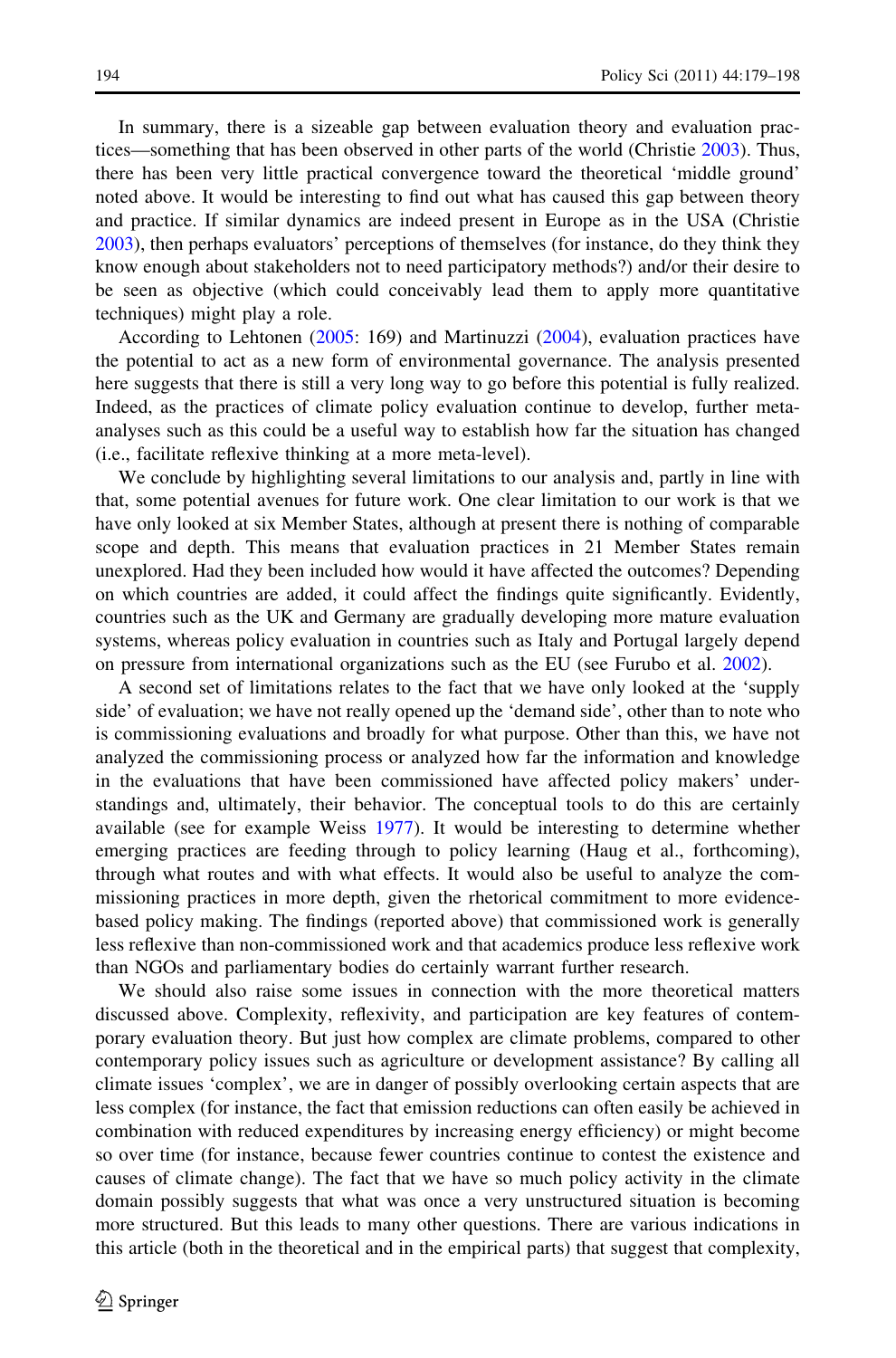reflexivity, and participatory analysis have a more complicated relation than is often assumed and that this should be the subject of more work. For instance, our data suggest that the application of participatory methods does not automatically imply reflexivity. Therefore, we see a great need for conceptual and empirical work on complexity and its measurement, a need for analysis that better examines the implications of complexity for evaluation, and for work that better connects reflexivity and participation.

Nonetheless, our findings do inform a new research agenda focusing on what could be termed the 'politics of environmental evaluation'. This agenda should embrace the highly differentiated practices of evaluation identified in this article. As indicated in our introduction, we were relatively broad in our definition of what constituted an evaluation, which meant that we also included journal articles and other academic publications. Some, especially those who associate evaluation with commissioned research by bureaucracies or parliaments, may argue that these do not count as 'real' evaluations. However, using such a broad selection did allow us to make some observations that would have otherwise been impossible. Specifically, we found that non-commissioned evaluations were twice as likely to contain a reflexive element as commissioned ones. If we combine this finding with the fact that governmental bodies are the most active commissioning agents, the explanation is likely to be that such bodies—which often have a specified policy agenda—are less keen on reflexive evaluations than other bodies. Equally interesting is the finding that university researchers are less likely to produce reflexive evaluations than what could be expected on the basis of their share in the total amount of evaluations and the fact that they (supposedly) enjoy an independent position. Instead, parliamentary committees, international organizations, and NGOs are much more supportive of reflexive evaluation.

The more comparative dimensions of our analysis are also worthy of further analysis, for example the relationship between political leadership and evaluation practices. For example, are the so-called environmental lead states that routinely push for higher environmental standards (Jordan and Lenschow [2008\)](#page-19-0) also the more active evaluators? Are they as supportive of a greater role for the EU in these matters as they are in relation to policy making? Are the environmental lead states more supportive of greater levels of reflexivity? On the one hand they may, insofar as they are more interested in policy 'improvement'. On the other hand, it may be quite difficult to criticize goals that are already relatively ambitious. Finally, has the EU's involvement gradually harmonized evaluation practices (as it has done in relation to policy making) or do national differences in approach remain? Indeed, is there evidence that evaluation practices are gradually centralizing in EU-level bodies such as the European Environment Agency?

Derlien and Rist ([2002\)](#page-18-0) suggest that the EU is affecting the formation of national evaluation cultures in the Member States. One question one could ask is whether the EU's preference for more participatory evaluations is having a trickledown effect on them. Derlien and Rist also argue that in the 1990s, the emphasis of evaluation in many countries has gradually shifted from the provision of information to more of an allocation function. By this, they mean that evaluation is increasingly used not only to improve policies (as it was in the 1960s and 1970s) but rather to decide whether or not to keep them. Is the increased level of evaluation activity detected in this paper really part of a wider effort to improve policy by learning about its effects (thus indicating a continuation of older evaluation traditions) or really an effort to keep them in check? Sadly, these very salient questions go well beyond the scope of this particular article, but they do suggest that the field of policy evaluation is absolutely ripe for new, empirically informed comparative work.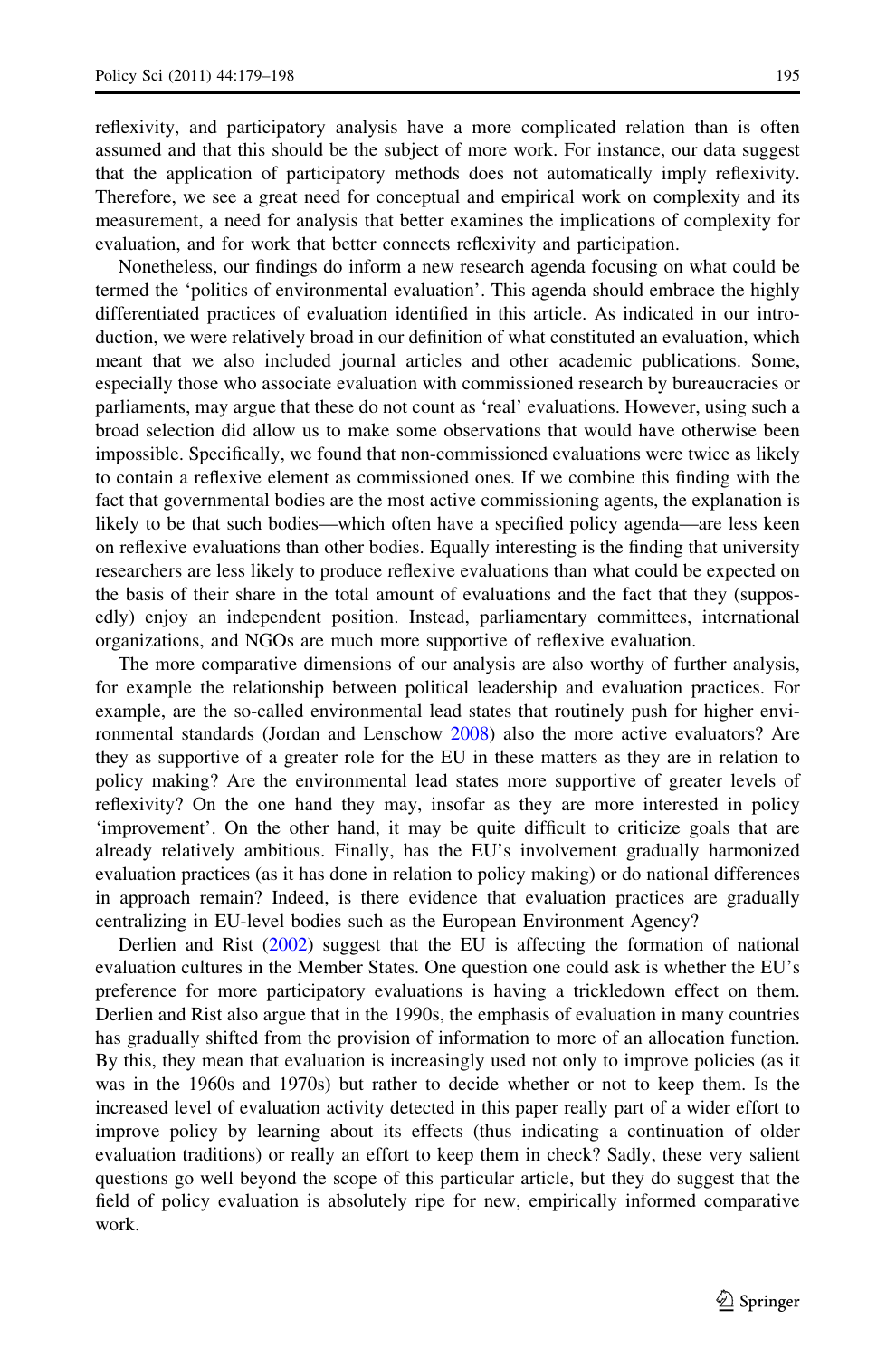<span id="page-18-0"></span>Acknowledgments The authors kindly acknowledge the support of the European Commission for the research reported here (ADAM project—contract GOCE-018476; the Livediverse project—FP7 contract 211392). The anonymous reviewers provided numerous constructive suggestions, and we are very grateful for the way in which they helped us improve this article.

Open Access This article is distributed under the terms of the Creative Commons Attribution Noncommercial License which permits any noncommercial use, distribution, and reproduction in any medium, provided the original author(s) and source are credited.

## References

- Abma, T., & In 't Veld, R. (Eds.) (2001). Handboek beleidswetenschap. Amsterdam, The Netherlands: Boom Uitgevers.
- Bailey, I., & Marsh, S. (2009). Facing up to the greenhouse challenge? Australian climate politics. In H. Compston & I. Bailey (Eds.) Turning down the heat (pp. 202–222). Basingstoke, UK: Palgrave Macmillan.
- Berkes, F., & Folke, C. (Eds.) (1998). Linking social and ecological systems: Management practices and social mechanisms for building resilience. Cambridge, UK: Cambridge University Press.
- Christie, C. (2003). What guides evaluation? A study of how evaluation practice maps onto evaluation theory. New Directions for Evaluation, 97, 7–35.
- Coenen, F. H. J. M., Huitema, D., & O'Toole, L. J., Jr. (Eds.) (1998). Participation and the quality of environmental decision making. Dordrecht: Kluwer Academic.
- Cousins, J. B., & Whitmore, E. (1998). Framing participatory evaluation. New Directions for Evaluation, 80, 87–105.
- Crabbé, A., & Leroy, P. (2008). The handbook of environmental policy evaluation. London, UK: Earthscan.
- Derlien, H.-U., & Rist, R. C. (2002). Policy evaluation in international comparison. In J. E. Furubo, R. C. Rist, & R. Sandahl (Eds.) International atlas of evaluation (pp. 439–455). New Brunswick, NJ: Transaction Publishers.
- Dryzek, J. S. (1987). Rational ecology: Environment and political economy. New York, USA: Basil Blackwell.
- Dunn, W. (2004). Public policy analysis (3rd ed.) Englewood Cliffs, NJ: Prentice Hall.
- Fischer, F. (1995). Evaluating public policy. Chicago, USA: Nelson-Hall Publishers.
- Furubo, J. E., Rist, R. C., & Sandahl, R. (Eds.) (2002). *International atlas of evaluation*. New Brunswick, NJ: Transaction Publishers.
- Glass, G. V., McGaw, B., & Smith, M. L. (1981). Meta-analysis in social research. Beverly Hills, USA: Sage Publications.
- Guba, E., & Lincoln, Y. (1981). *Effective evaluation*. San Francisco, CA: Jossey-Bass.
- Guba, E., & Lincoln, Y. (1989). Fourth generation evaluation. London, UK: Sage.
- Gupta, J., & Grubb, M. (Eds.) (2000). Climate change and european leadership: A sustainable role for Europe?. Cheltenham, UK: Edward Elgar.
- Harris, P. G. (Ed.) (2007). Europe and global climate change: Politics, foreign policy and regional cooperation. Cheltenham, UK: Edward Elgar.
- Haug, C., & Huitema, D. (2009). Leren van een beleidsexercitie. De casus van het Europese milieubeleid. Bestuurskunde, 18(3), 36–46.
- Haug, C., Huitema, D., & Wenzler, I. (forthcoming). Learning through games? Evaluating the learning effect of a policy exercise on European climate policy. Technological Forecasting & Social Change, 78. doi:[10.1016/j.techfore.2010.12.001.](http://dx.doi.org/10.1016/j.techfore.2010.12.001)
- Haug, C., Rayner, T., Huitema, D., Massey. E., Monni, S., van Asselt, H., et al. (2008). What makes climate policies effective? Findings from a 'meta analysis' of recent policy evaluations. Institute for Environmental Studies (IVM). Available at <http://adamproject.info/index.php/Downloads/>.
- Haug, C., Rayner, T., Jordan, A., Hildingsson, R., Stripple, J., Monni, S., et al. (2010). Navigating the dilemmas of climate policy in Europe: evidence from policy evaluation studies. Climatic Change, 101(3–4), 427–445.
- Herrick, C., & Sarewitz, D. (2000). Ex post evaluation. A more effective role for scientific assessments in environmental policy. Science, Technology and Human Values, 25(3), 309–331.
- Hisschemöller, M., & Hoppe, R. (2001). Coping with intractable controversies: The case for problem structuring in policy design and analysis. In M. Hisschemöller, W. Dunn, R. Hoppe, & J. Ravetz (Eds.) Knowledge, power and participation in environmental policy analysis. Policy Studies Review Annual, 12, 47–72.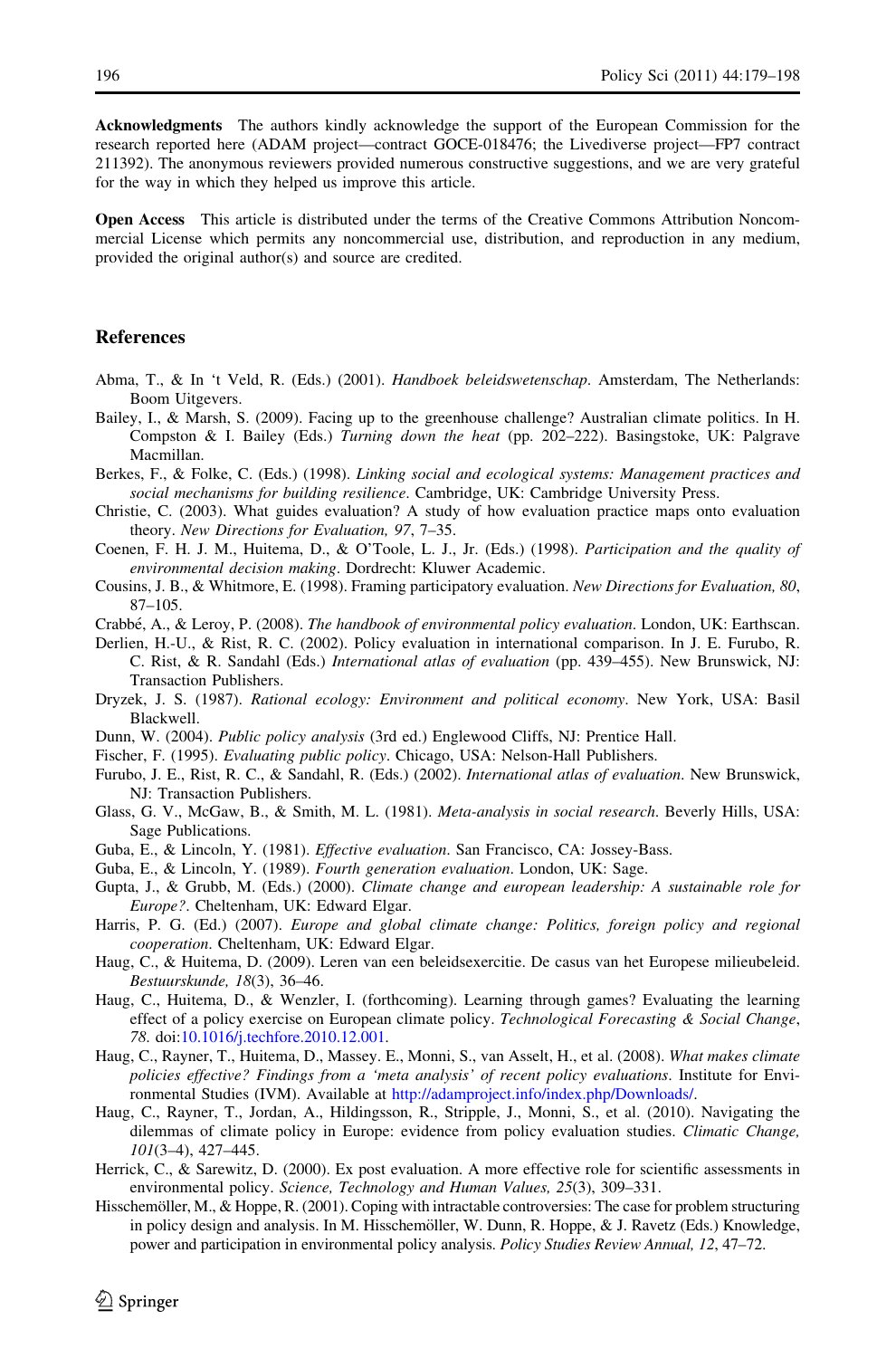- <span id="page-19-0"></span>Huitema, D., Jeliazkova, M., & Westerheijden, D. F. (2002). Phases, levels and circles in policy development: The cases of higher education and environmental quality assurance. Higher Education Policy, 15(2), 197–215.
- Huitema, D., & Meijerink, S. (Eds.) (2009). Water policy entrepreneurs. A research companion to water transitions around the globe. Cheltenham, UK: Edward Elgar.
- Huitema, D., Mostert, E., Egas, W., Moellenkamp, S., Pahl-Wostl, C., & Yalcin, R. (2009). Adaptive water governance. Assessing adaptive management from a governance perspective. Ecology and Society, 4(1), 26 [online]. <http://www.ecologyandsociety.org/vol14/iss1/art26/>.
- Huitema, D., Rayner, T., Massey, E., Haug, C., Hildingsson, R. Monni, S., et al. (2008). Climate policy evaluation across Europe. Institute for Environmental Studies (IVM). Available at [http://adamproject.](http://adamproject.info/index.php/Downloads/) [info/index.php/Downloads/](http://adamproject.info/index.php/Downloads/).
- Jordan, A. J., Huitema, D., van Asselt, H., Rayner, T., & Berkhout, F. (Eds.) (2010). Climate change policy in the European Union. Confronting the dilemmas of mitigation and adaptation? Cambridge, UK: Cambridge University Press.
- Jordan, A. J., & Lenschow, A. (Eds.) (2008). Innovation in environmental policy. Cheltenham, UK: Edward Elgar.
- Jordan, A. J., & Liefferink, D. (Eds.) (2004). Environmental policy in the European Union. London, UK: Routledge.
- Jordan, A. J., Van Asselt, H., Berkhout, F., Huitema, D., & Rayner, T. (forthcoming). Climate change policy in the European Union: Understanding the paradoxes of multi-level governing. Global Environmental Politics, 11.
- King, J. A. (2003). The challenge of studying evaluation theory. New Directions for Evaluation, 97, 57–67.
- Knaap, G. J., & Kim, T. J. (1998). Introduction: Environmental program evaluation. Framing the subject, identifying issues. In G. J. Knaap & T. J. Kim (Eds.) *Environmental program evaluation. A primer* (pp. 1–20). Urbana, USA: University of Illinois Press.
- Kraft, M. E., & Furlong, S. R. (2010). Public policy. Politics, analysis, and alternatives. Washington, DC: CQ Press.
- Lehtonen, M. (2005). OECD environmental performance review programme. Accountability (f)or learning? Evaluation, 11, 169–188.
- Lehtonen, M. (2006). Deliberative democracy, participation, and OECD peer reviews of environmental policies. American Journal of Evaluation, 27, 185–201.
- Lenton, T. M., Held, H., Kriegler, E., Hall, J. W., Lucht, W., Rahmstorf, S., et al. (2008). Tipping elements in the Earth's climate system. Proceedings of the National Academy of Sciences, 105(6), 1786–1793.
- Martinuzzi, A. (2004). Sustainable development evaluations in Europe—market analysis, meta evaluation and future challenges. Journal of Environmental Assessment, Policy and Management, 6(4), 411–442.
- Mickwitz, P. (2003). A framework for evaluating environmental policy instruments, context and key concepts. Evaluation, 9, 415–436.
- Mickwitz, P., & Birnbaum, M. (2009). Key insights for the design of environmental evaluations. In M. Binbaum & P. Mickwitz (Eds.) Environmental program and policy evaluation. New Directions for Evaluation, 122, 105–112.
- Moberg, F., & Galaz, V. (2005). Resilience: going from conventional to adaptive freshwater management for human and ecosystem compatibility. Stockholm: SIWA (Swedish Water House Policy Brief, No. 3).
- Nilsson, M., Jordan, A., Turnpenny, J., Hertin, J., Nykvist, B., & Russel, D. (2008). The use and non-use of policy appraisal tools in public policy making: An analysis of three European countries and the European Union. Policy Sciences, 41, 335–355.
- Owens, S., Rayner, T., & Bina, O. (2004). New agendas for appraisal: Reflections on theory, practice and research. Environment and Planning A, 36(11), 1943–1959.
- Pahl-Wostl, C. (2009). A conceptual framework for analysing adaptive capacity and multi-level learning processes in resource governance regimes. Global Environmental Change, 18, 354–365.
- Paterson, M. (2009). Post-hegemonic climate politics? British Journal of Politics & International Relations, 11(1), 140–158.
- Pawson, R. (2006). Evidence based policy: A realist perspective. London, UK: Sage.
- Pielke, R. A. (2004). What future for the policy sciences? *Policy Sciences*, 37, 209–225.
- Pielke, R. A. (2007). The honest broker. Making sense of science in policy and politics. Cambridge, UK: Cambridge University Press.
- Ridder, D., Mostert, E., & Wolters, H. A. (Eds.) (2005). Learning together to manage together. Improving participation in water management. Osnabrueck, Germany: University of Osnabrueck, USF.
- Russel, D., Haxeltine, A., Huitema, D., & Nilsson, M. (2010). Climate change appraisal in the EU: Current trends and future challenges. In M. Hulme & H. Neufeldt (Eds.) Making climate change work for us (pp. 31–53). Cambridge, UK: Cambridge University Press.